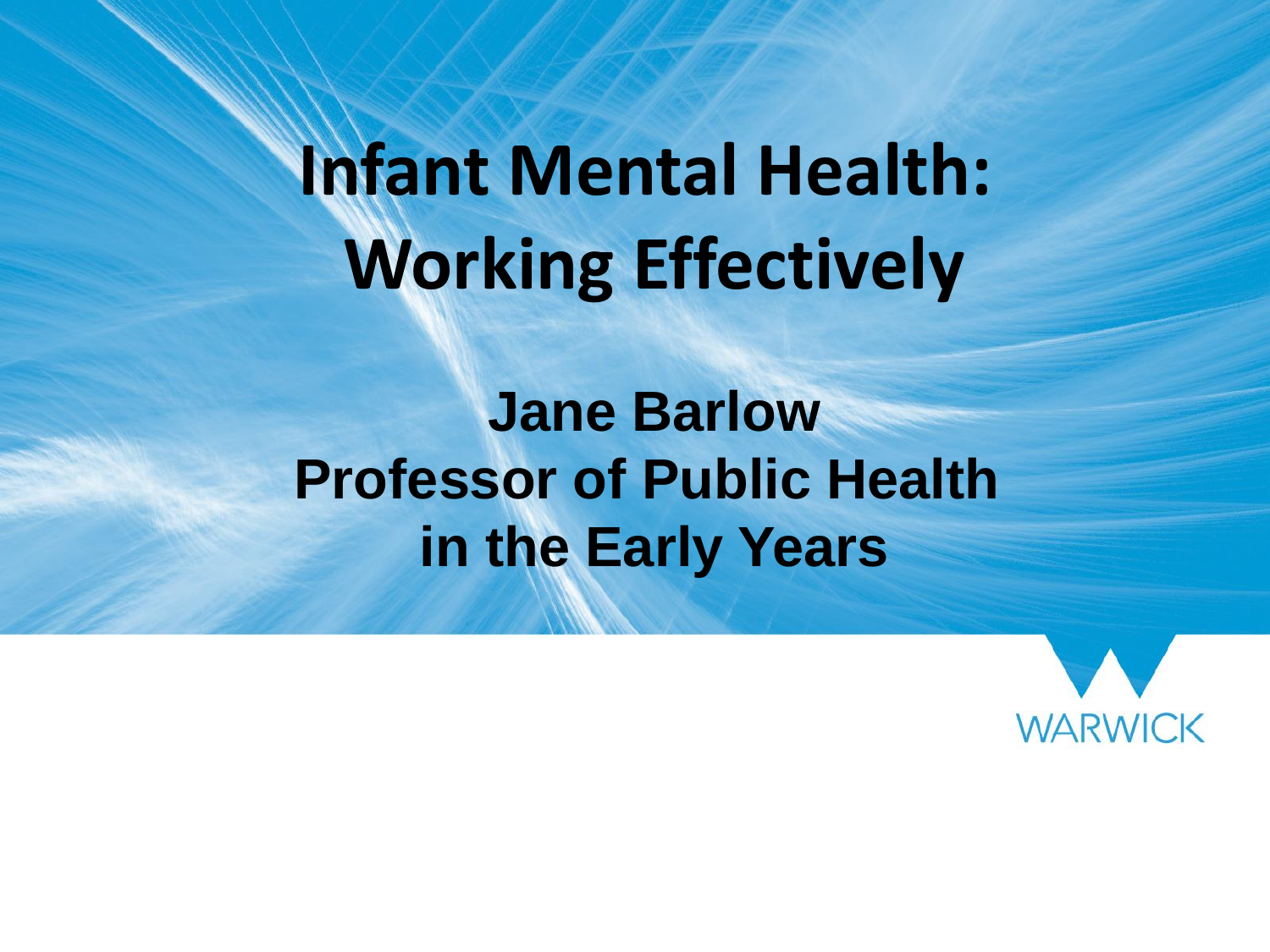## Structure of paper

- What is attachment and why is it important?
- What factors in first year of life influence attachment;
- What are we doing in England in pregnancy and first year of infant's life to promote attachment security?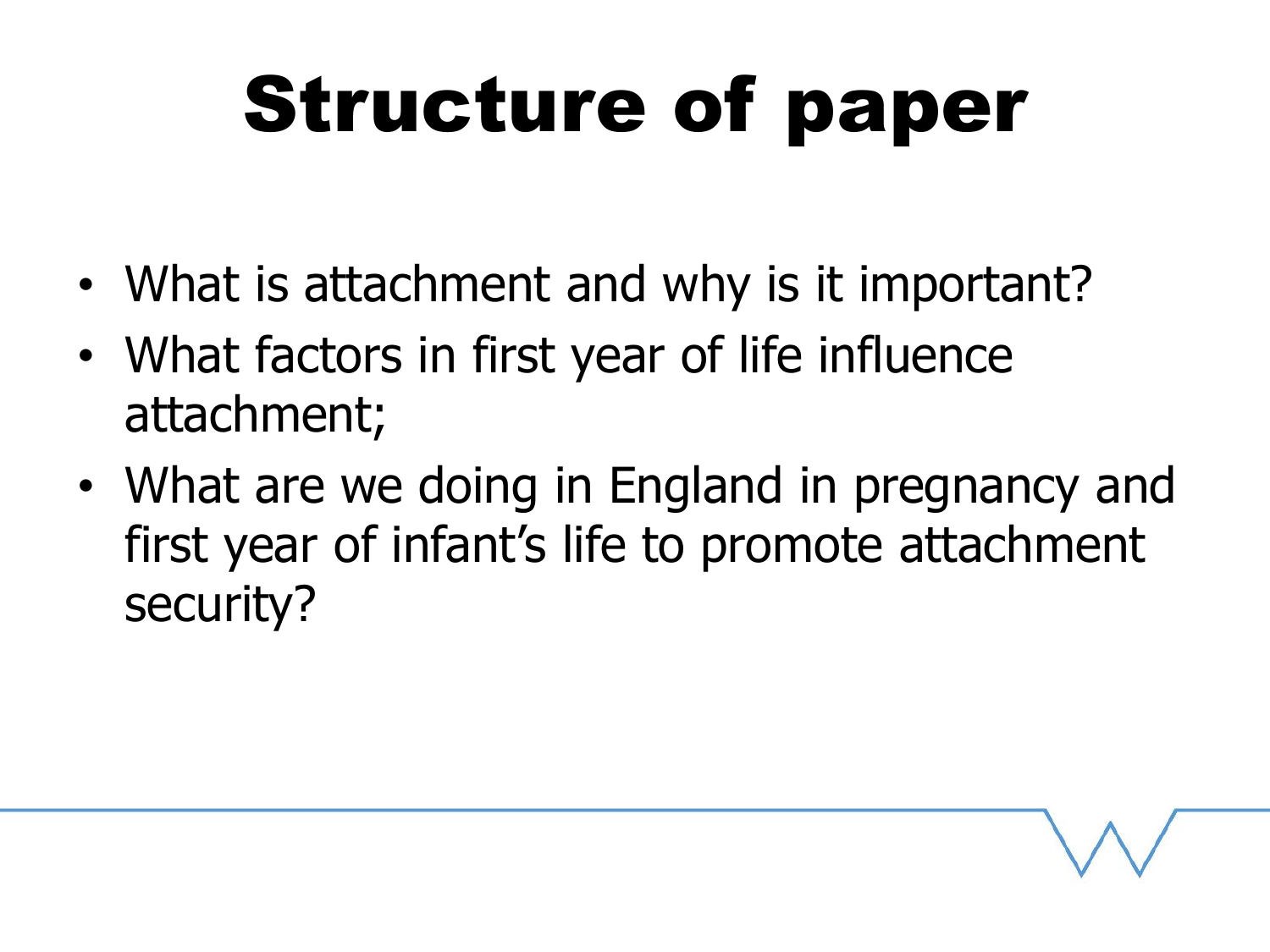## Fair Society: Healthy Lives Marmot (2010)

- In order to equalise life chances we need to need to give every child the **best start in life**
- The reason: 'The biological embedding of adversities during sensitive developmental periods'
- 2 key periods pregnancy; first 2 years of life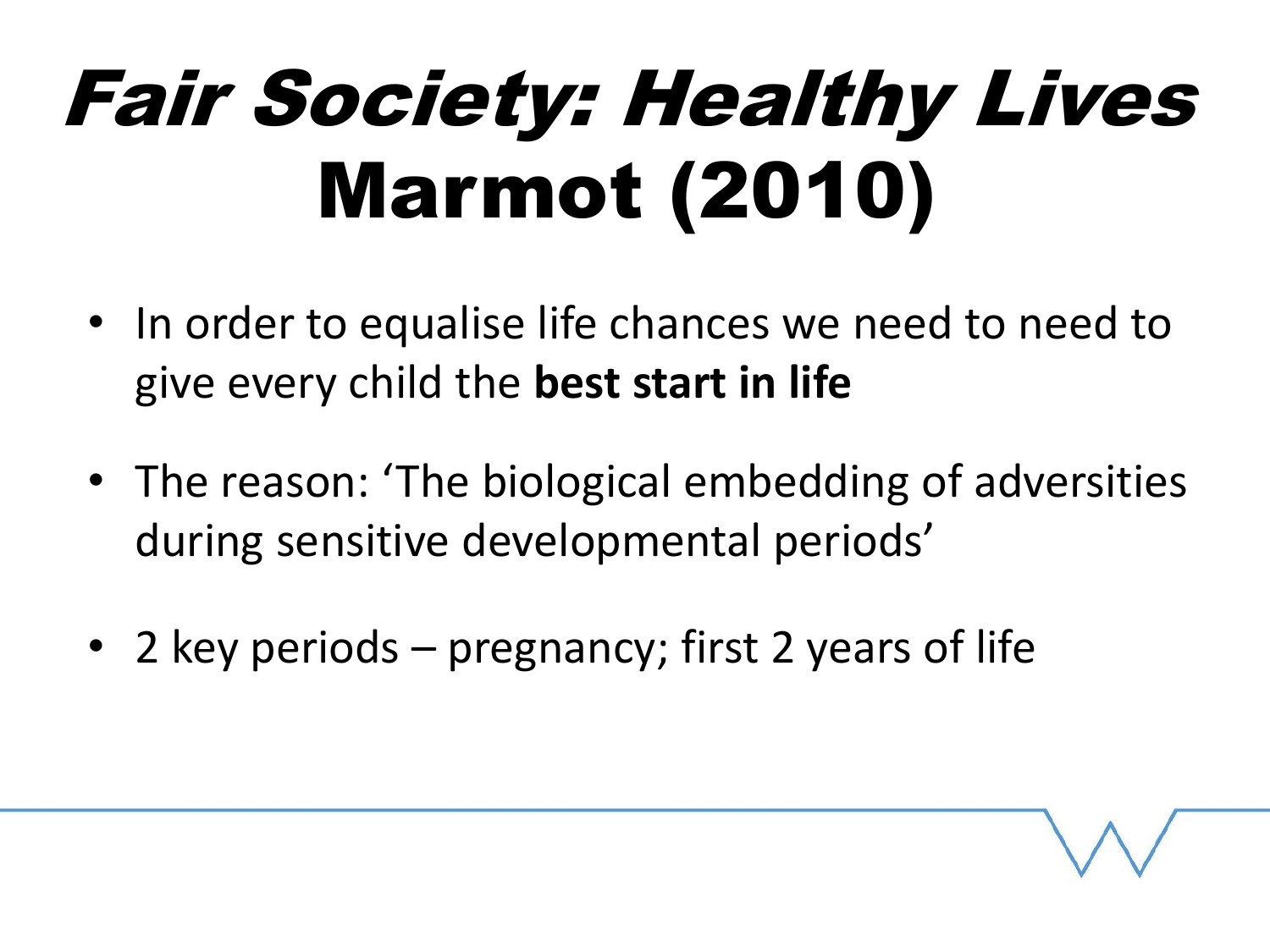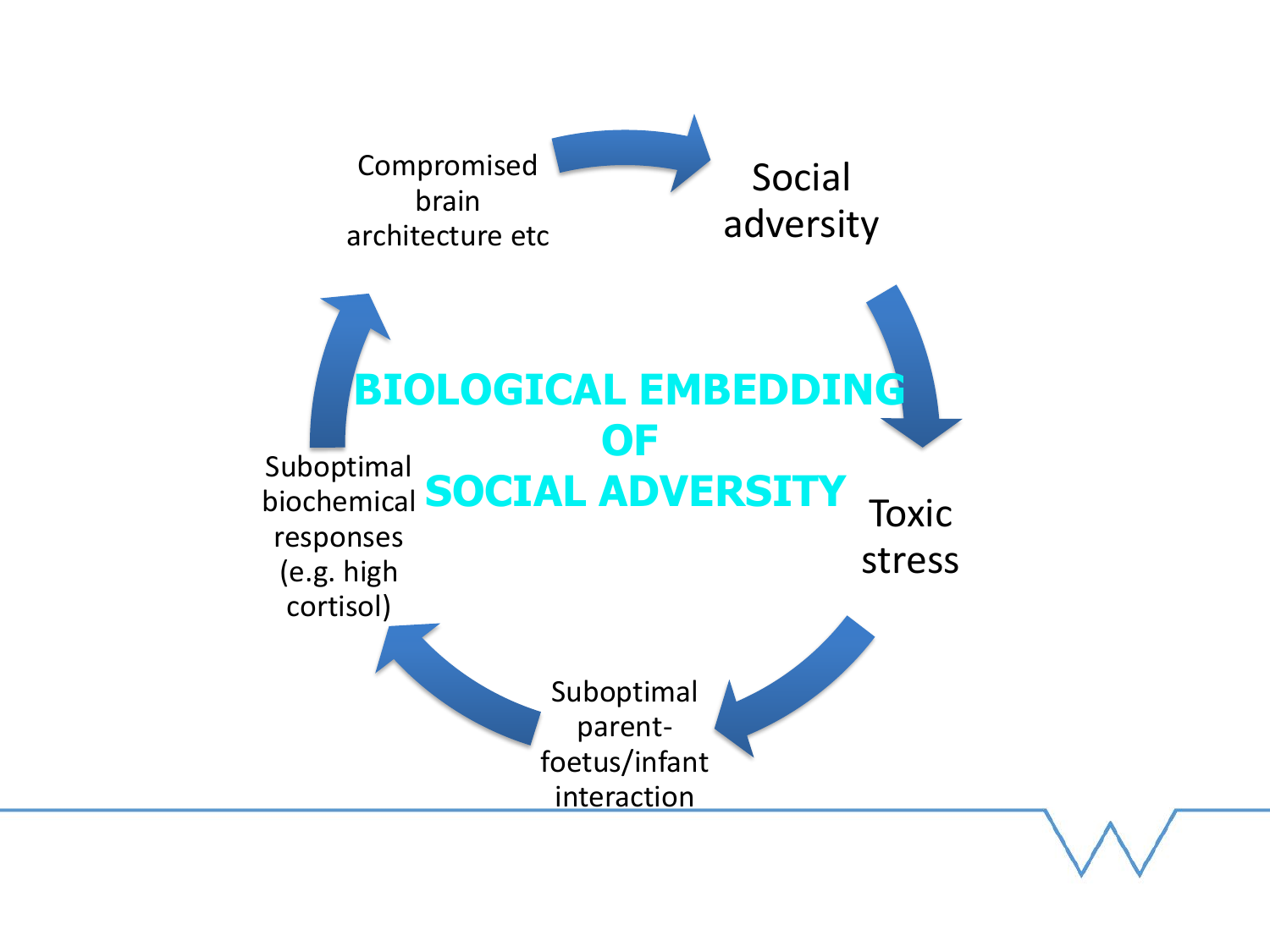## Dyadic Regulation of Infant Affect

- Key task of infancy is 'affect regulation'
- Parents play a key role in facilitating this process, known as the 'dyadic regulation of affect'
- Two biological systems involved parental caregiving and infant attachment
- Goal for most advanced societies should be to promote alignment of these two biological systems to promote 'secure attachment'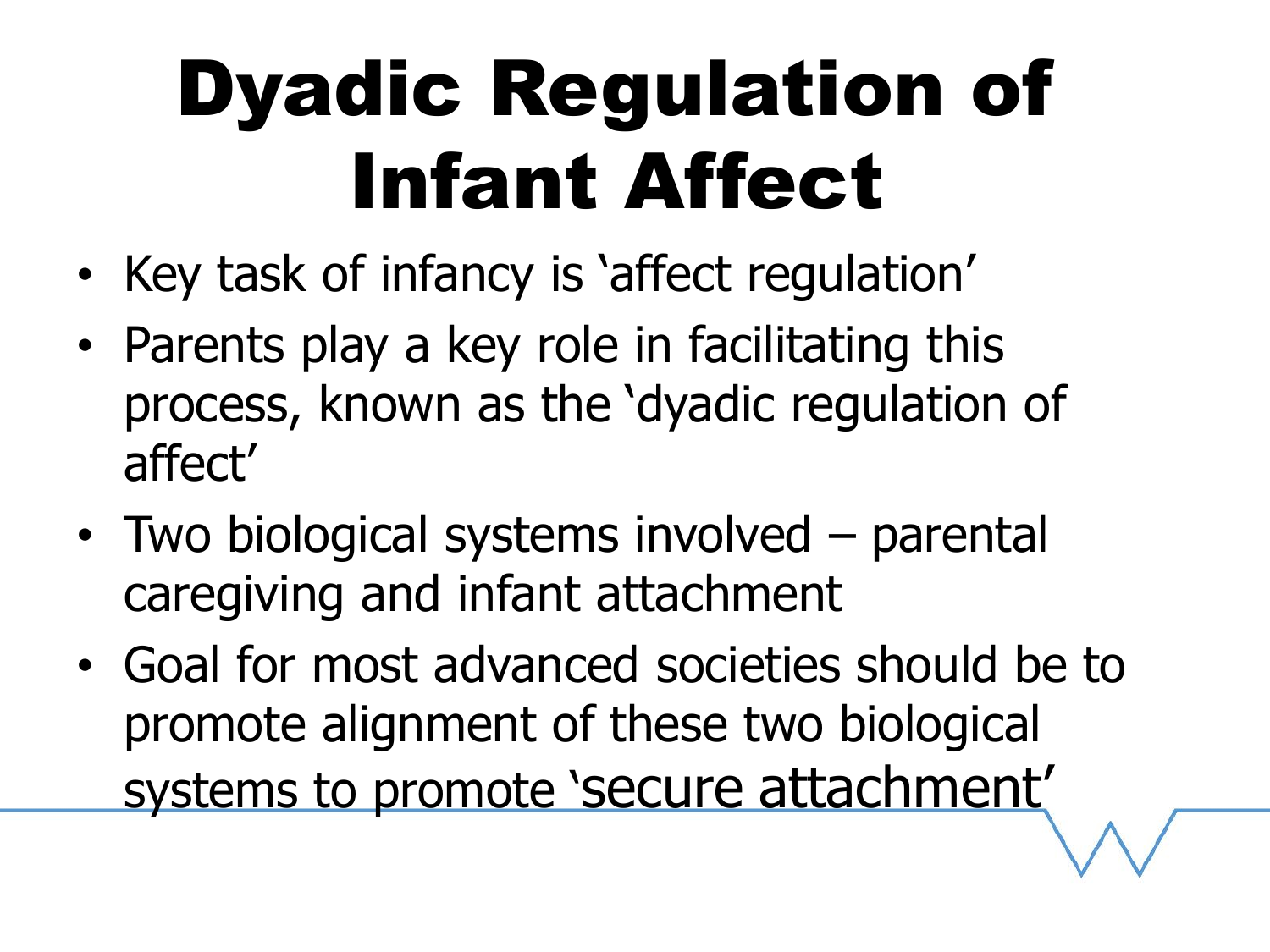#### Attachment

- Biobehavioural feedback mechanism
- Key strategy for regulating stress
- Requires the caregiver to respond sensitively when infant is distressed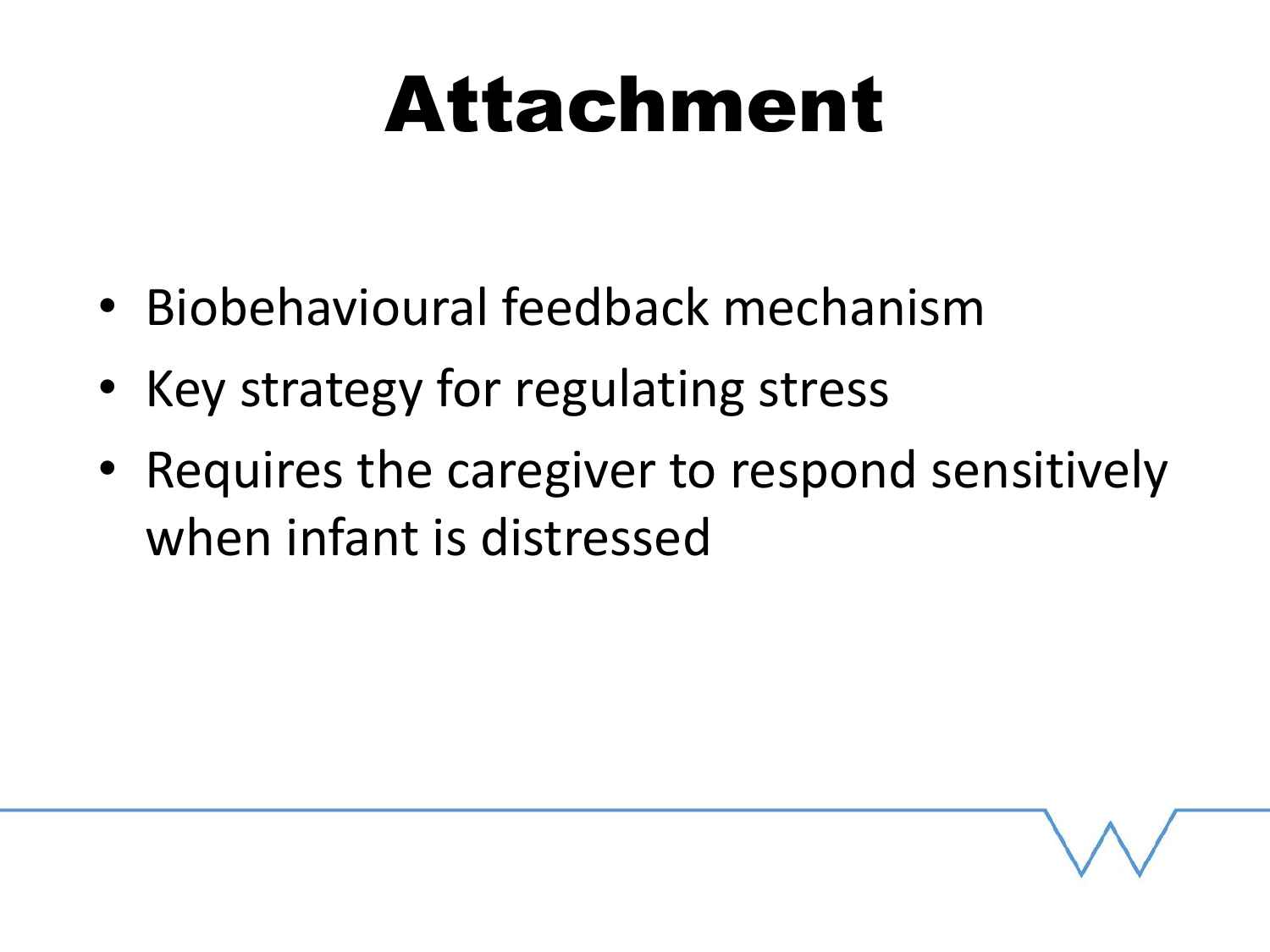#### Secure or insecure?

Parent responds sensitively most of the time: Secure – able to use caregiver as a secure base in times of stress and to obtain comfort (55-65%)

Parent responds intrusively or erratically: Insecure: Anxious/resistant – up-regulates in times of stress to maintain closeness (8-10%)

Parent responds punitively: Insecure: Avoidant - down-regulate in times of stress to maintain closeness (10-15%)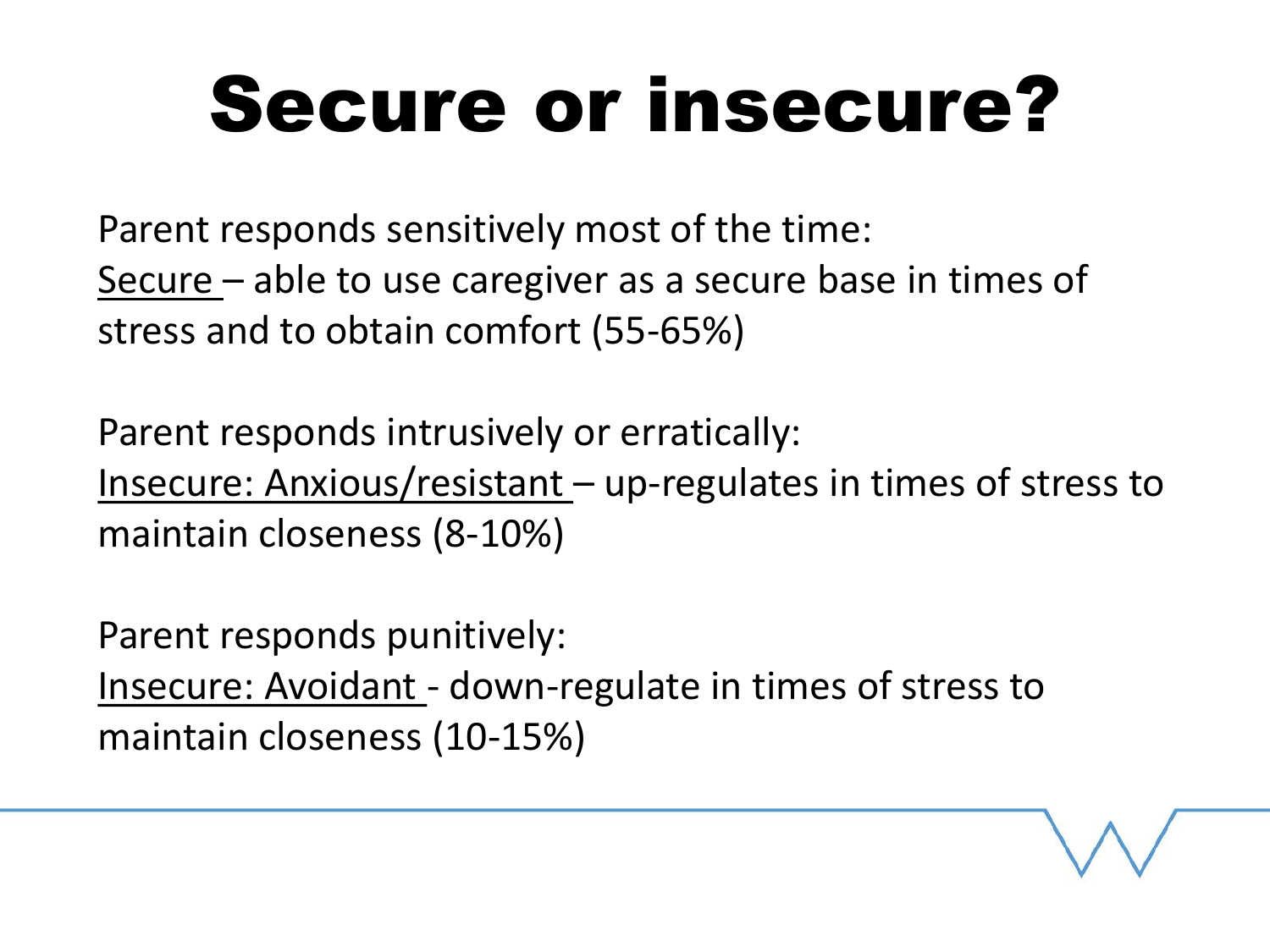## Organised or Disorganised?

- Parent is frightening
- Disorganised unable to establish a regular behavioural strategy
- 15-19% in population sample
- 40% in disadvantaged sample
- 80% in abused sample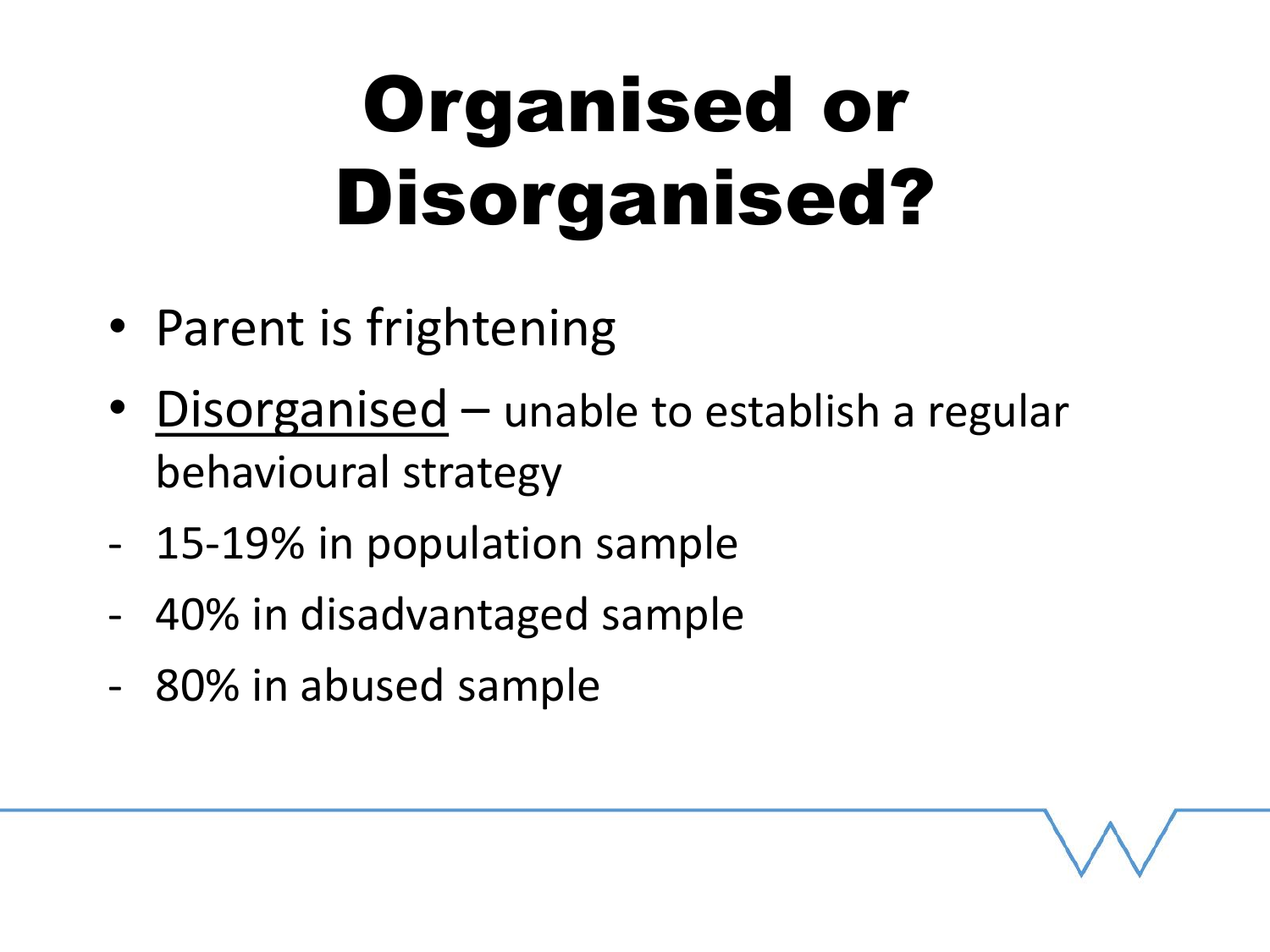## Attachment Outcomes

- Secure attachment more optimal functioning across all domains scholastic, emotional, social and behavioural adjustment, peer-rated social status etc (e.g. Sroufe 2005)
- Insecure attachment less optimal functioning across all domains (Lecce 2008)
- Disorganised attachment significant dysfunction and later psychopathology (Green and Goldwyn 2002; Madigan et al 2006)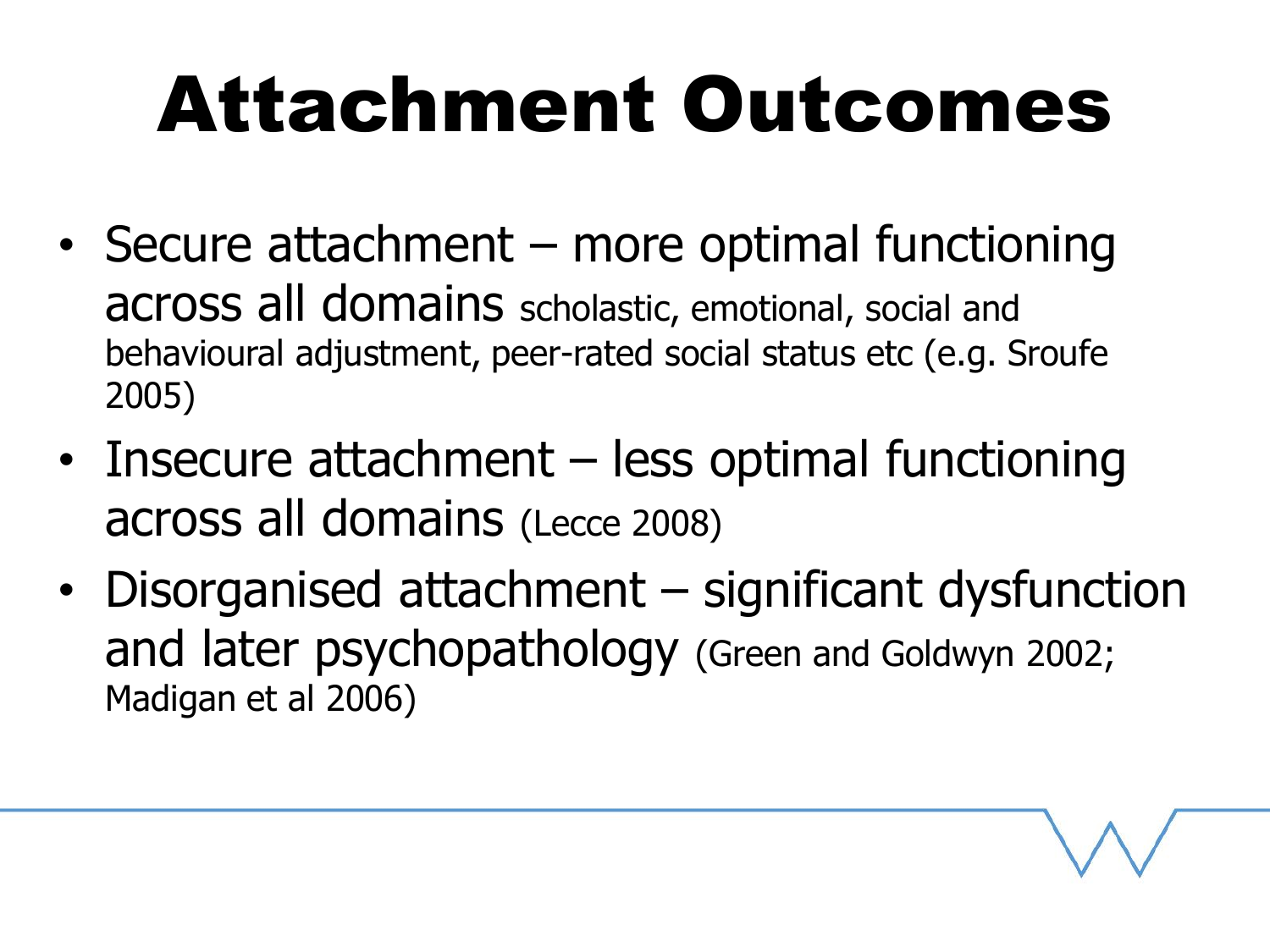

(Modified Robin Balbernie 2011)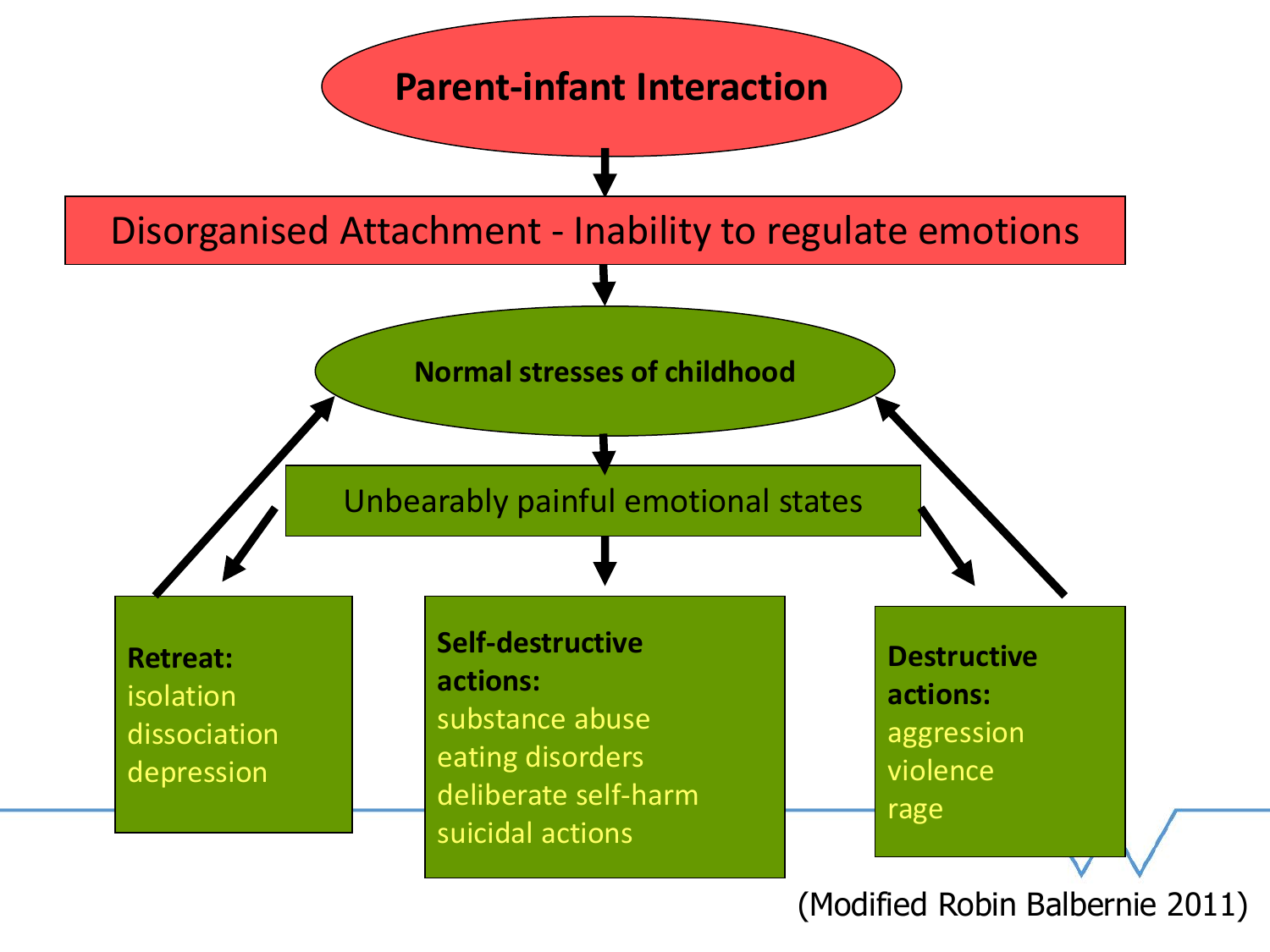### Parent-Infant Interaction

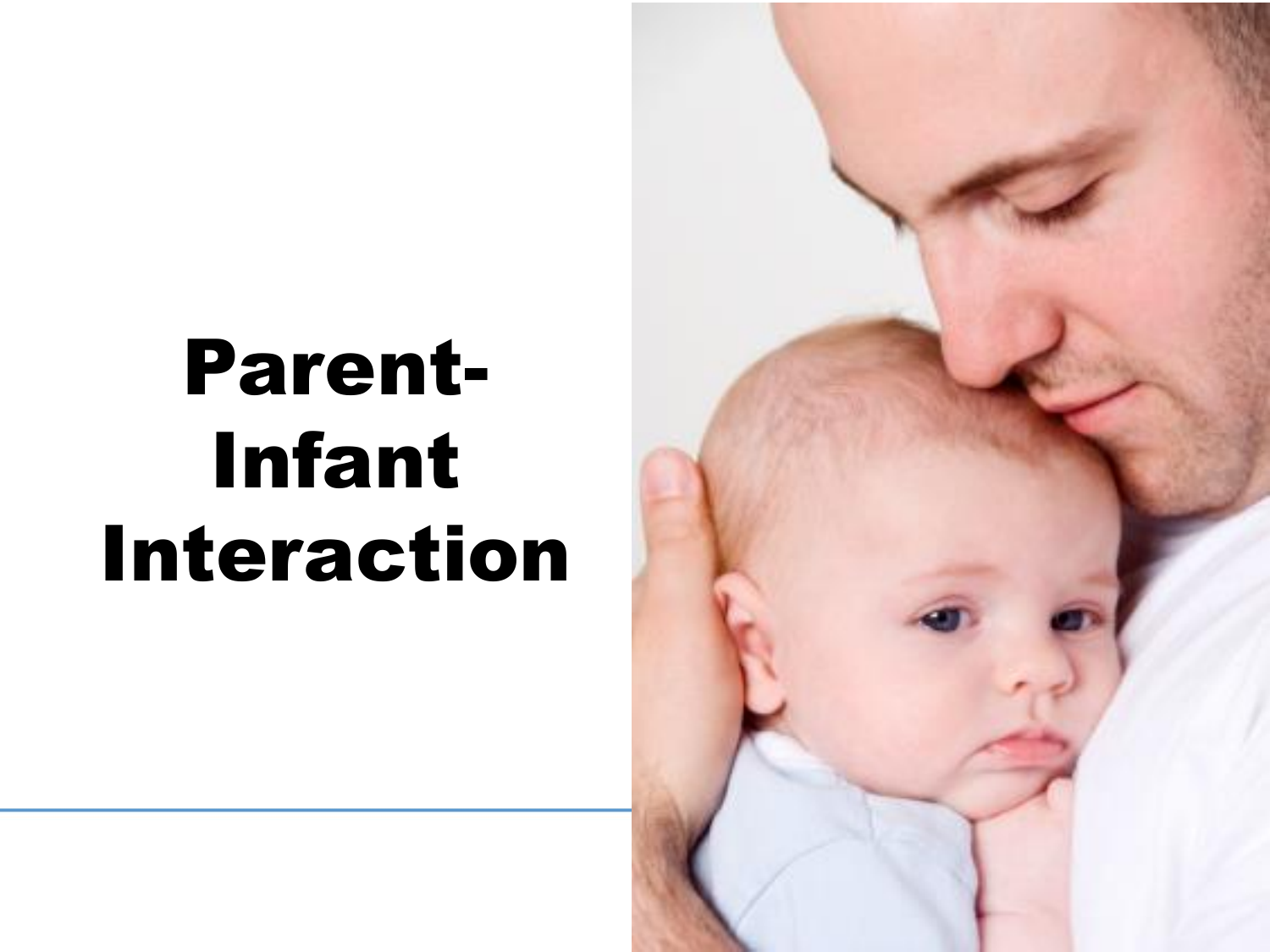#### Nurturance/ Emotional and Behavioural Regulation

Key aspects of early parenting that promote 'secure' attachment organisation and development of 'self':

- Sensitivity/attunement (Woolf, van Ijzendoorn 1997)
- Mid-range contingency (Beebe et al 2010)
- Reflective Function and Marked Mirroring (Fonagy 2002)/ Mind-Mindedness (Meins et al 2001; 2001)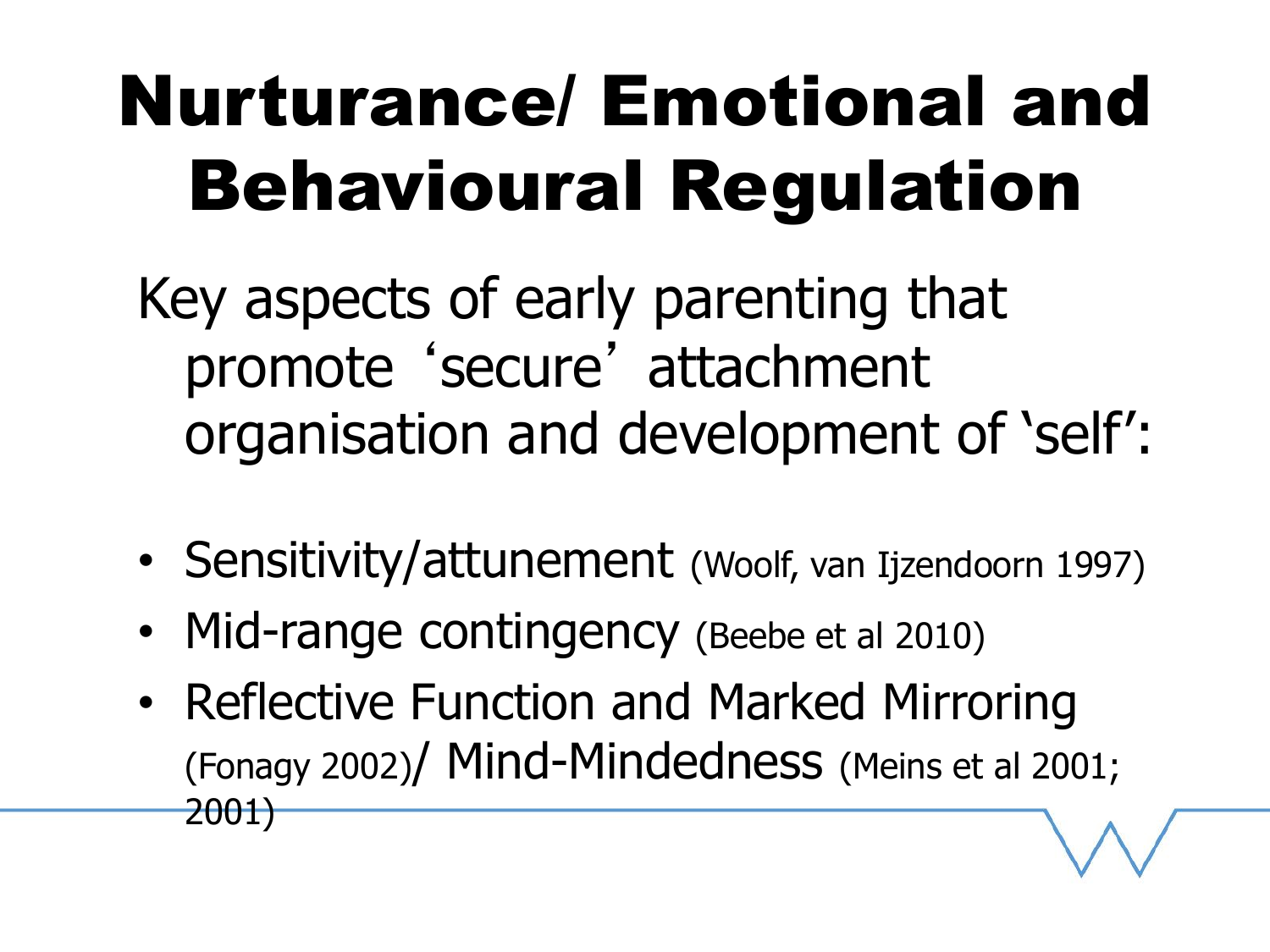#### Sensitivity and Attunement

- Parent responds gently and appropriately to infant using voice or touch
- Parent response not too intrusive or too passive
- Sensitivity accounts for around one-third of the variance in terms of attachment security (Woolf, van Ijzenddorn 1996)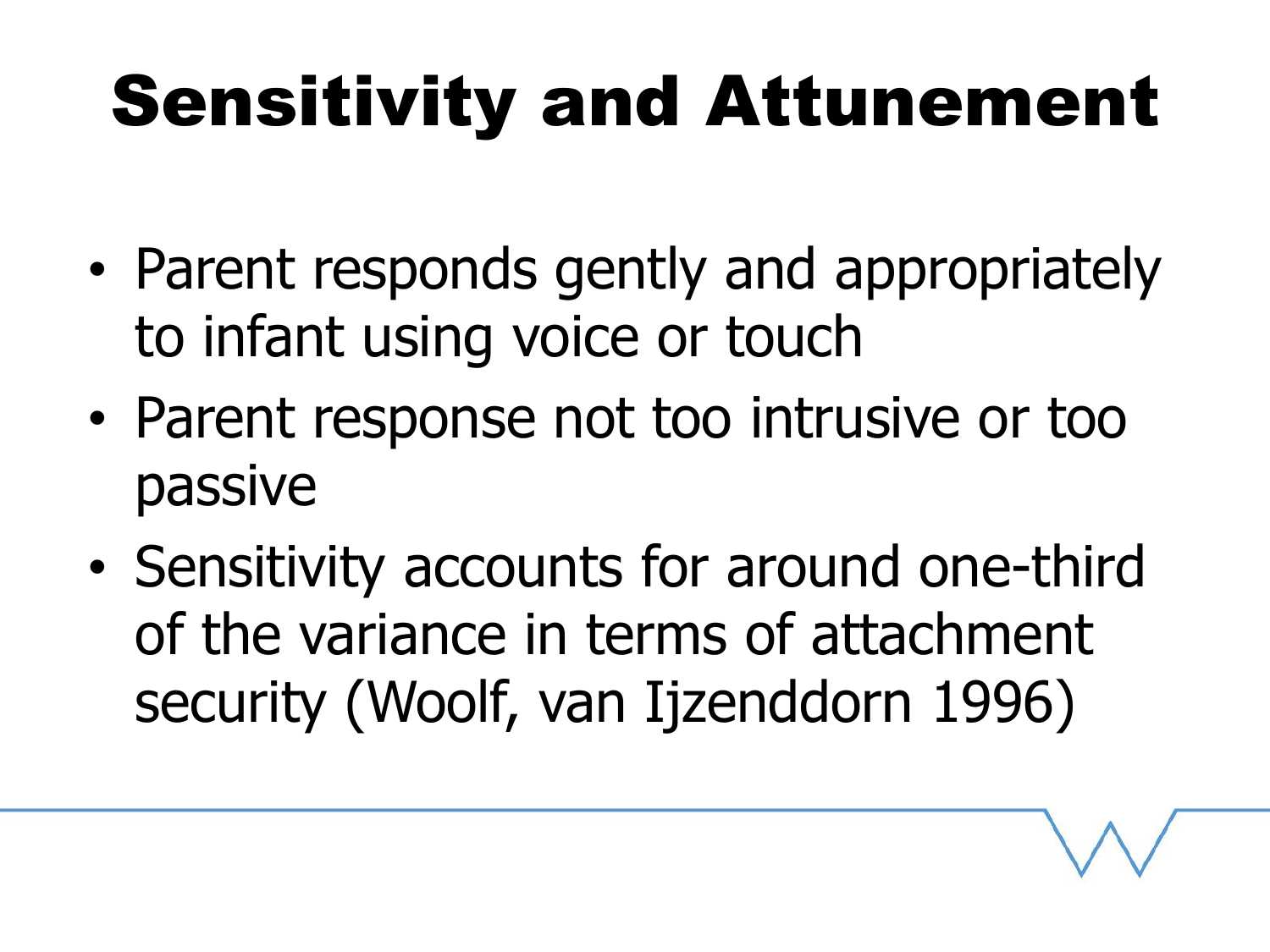## Midrange contingency

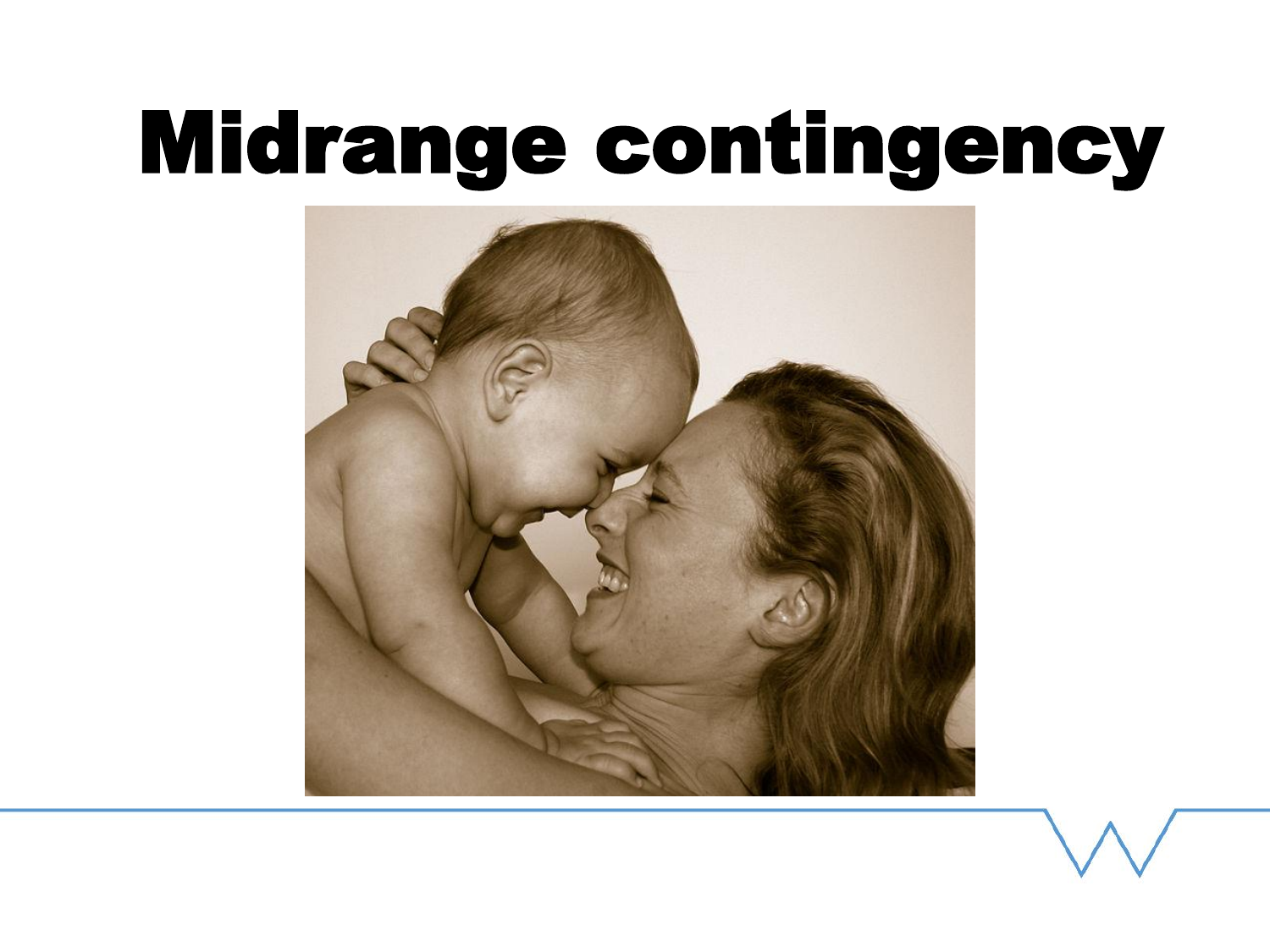#### Midrange Balance Model (Beebe and Lachmann 2005)

| Preoccupation<br>self-regulation<br>Low tracking | Flexible balance of<br>self- & interactive<br>regulation<br>Midrange tracking | Preoccupation<br>interactive<br>regulation<br>High tracking |
|--------------------------------------------------|-------------------------------------------------------------------------------|-------------------------------------------------------------|
|                                                  | disruption & repair                                                           |                                                             |
|                                                  |                                                                               |                                                             |
| Insecure<br>attachment                           | Secure<br>attachment                                                          | Insecure<br>attachment                                      |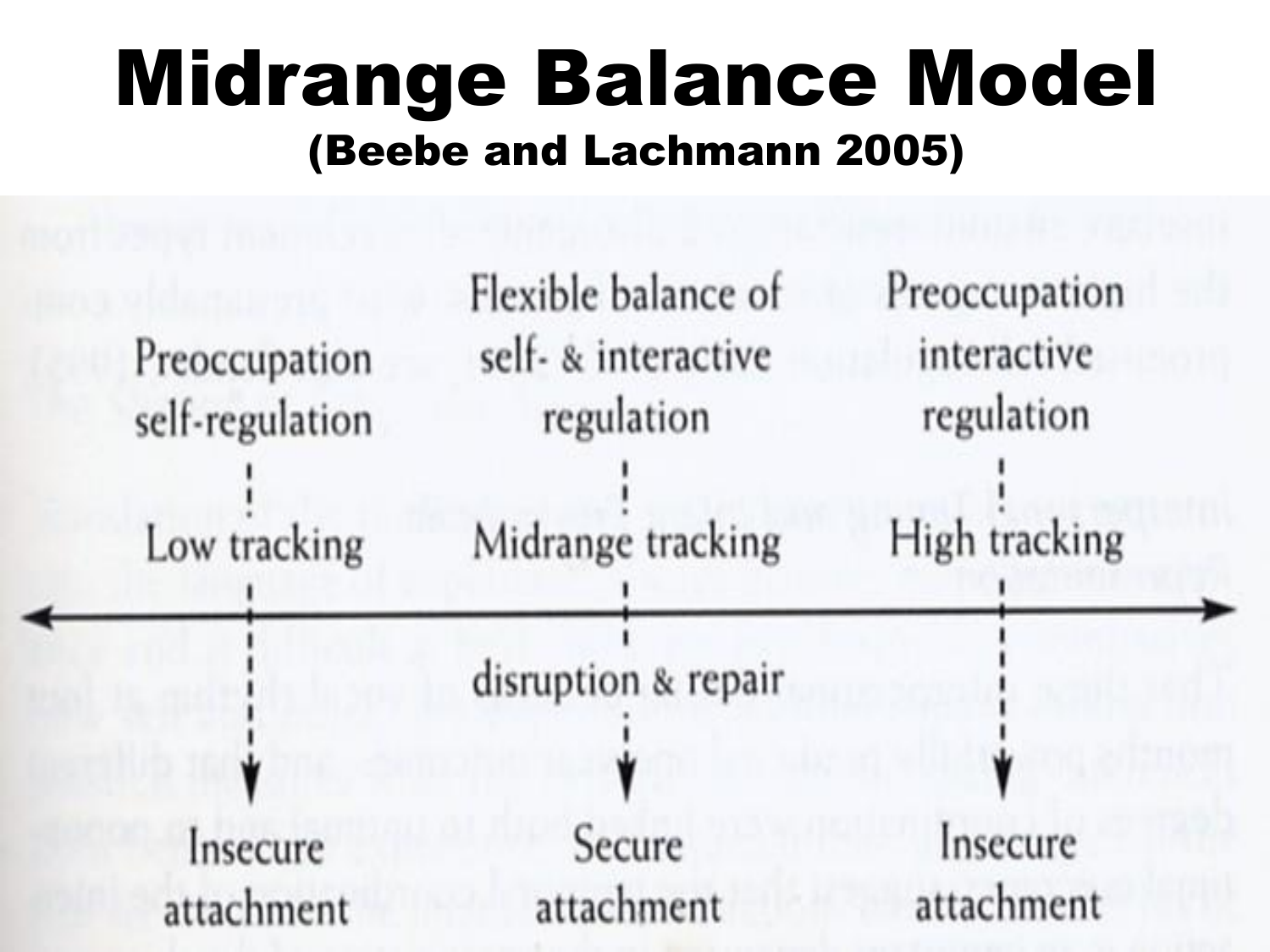### Midrange balance

- Recent research (Beebe et al 2010) using measures of contingency at 4 months shows secure attachment at 12 months is associated with a 'midrange' of balance between self and interactive contingency;
- Mid-range characterised by regular episodes of disruption followed by repair
- The particular forms of disturbance of turn-taking are linked to specific forms of insecure attachment at 1 year e.g. higher tracking associated with disorganised-anxious resistant and lower with avoidant attachment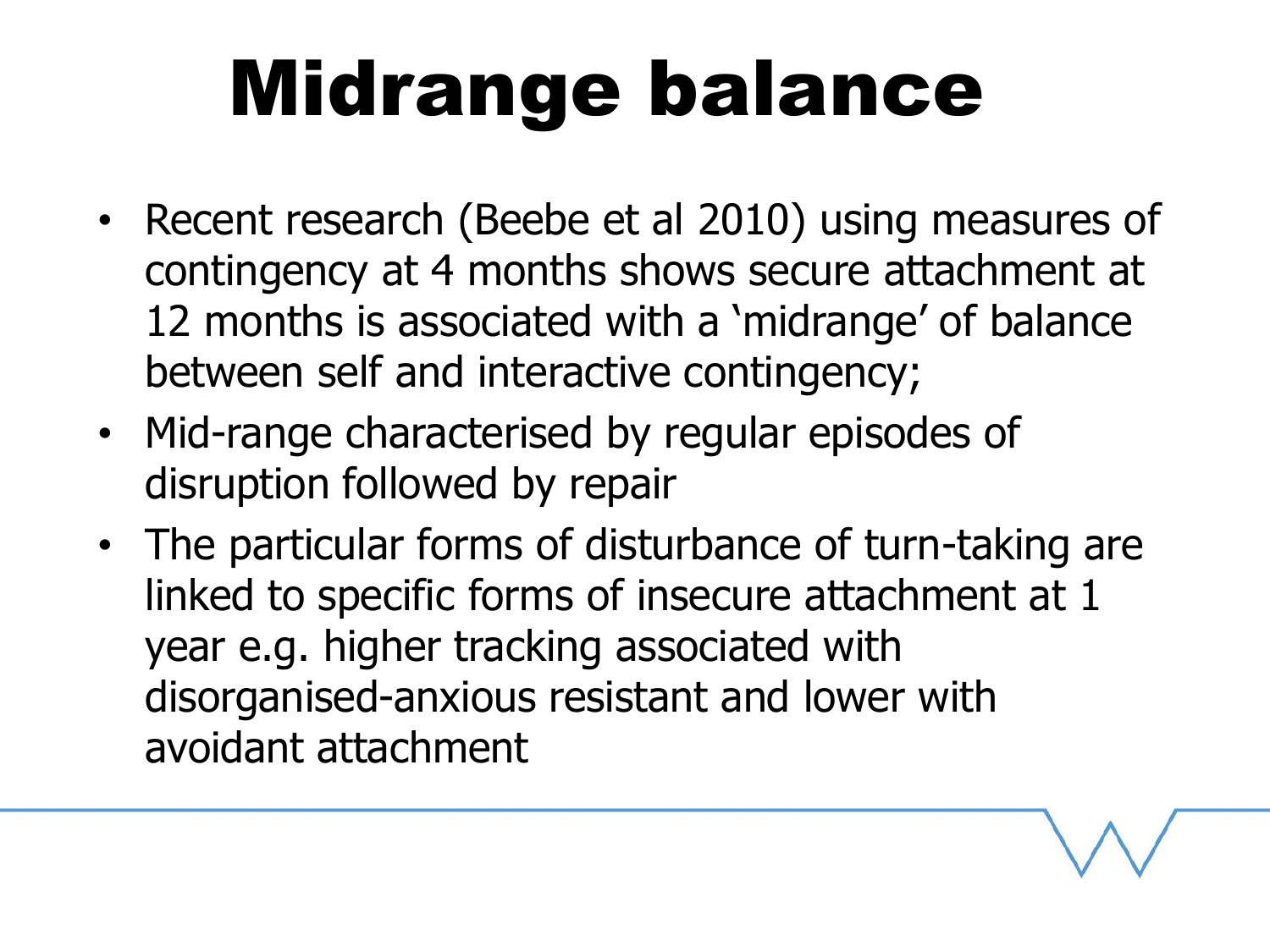#### Videoclip – turntaking

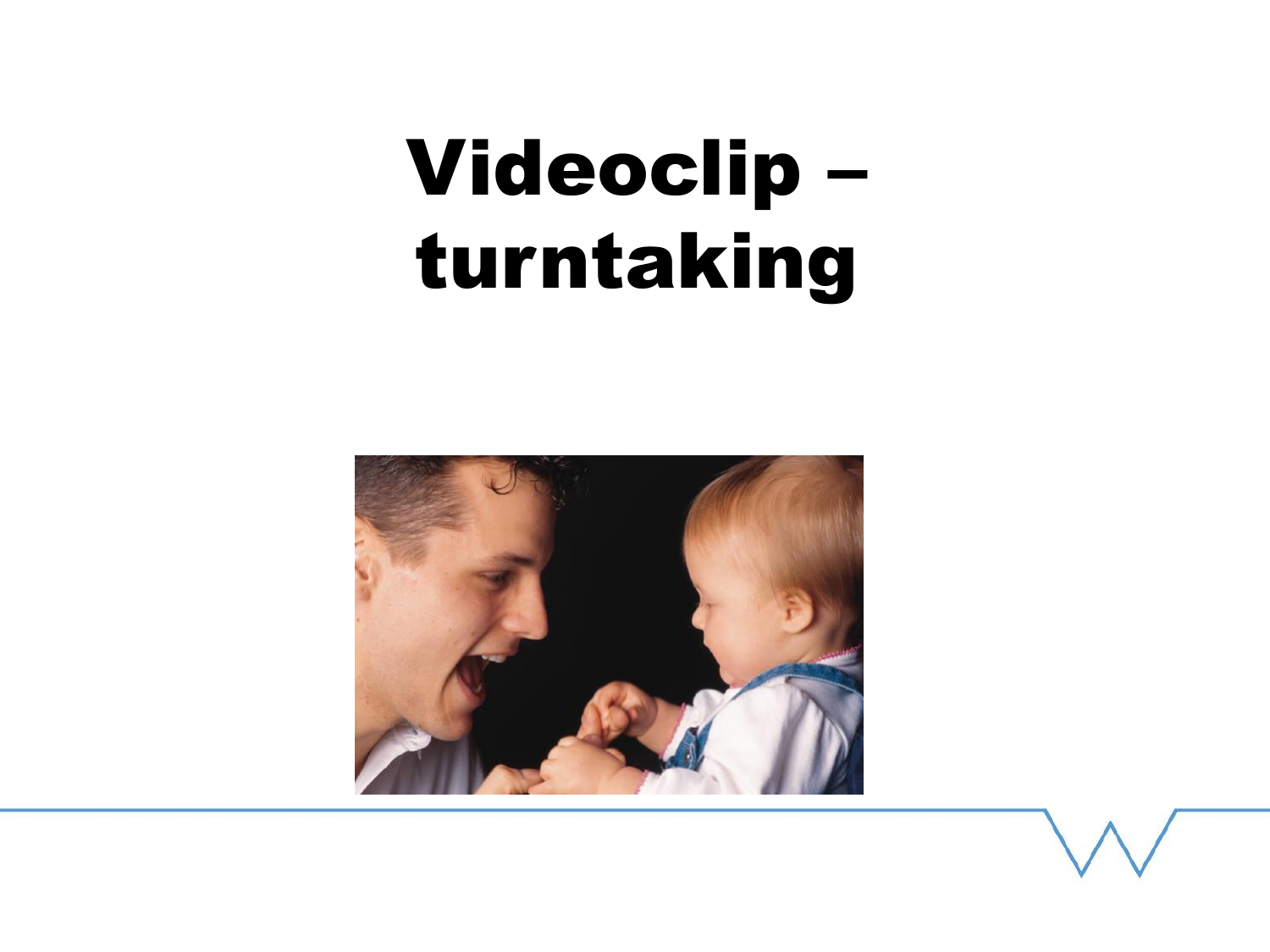#### Reflective Function

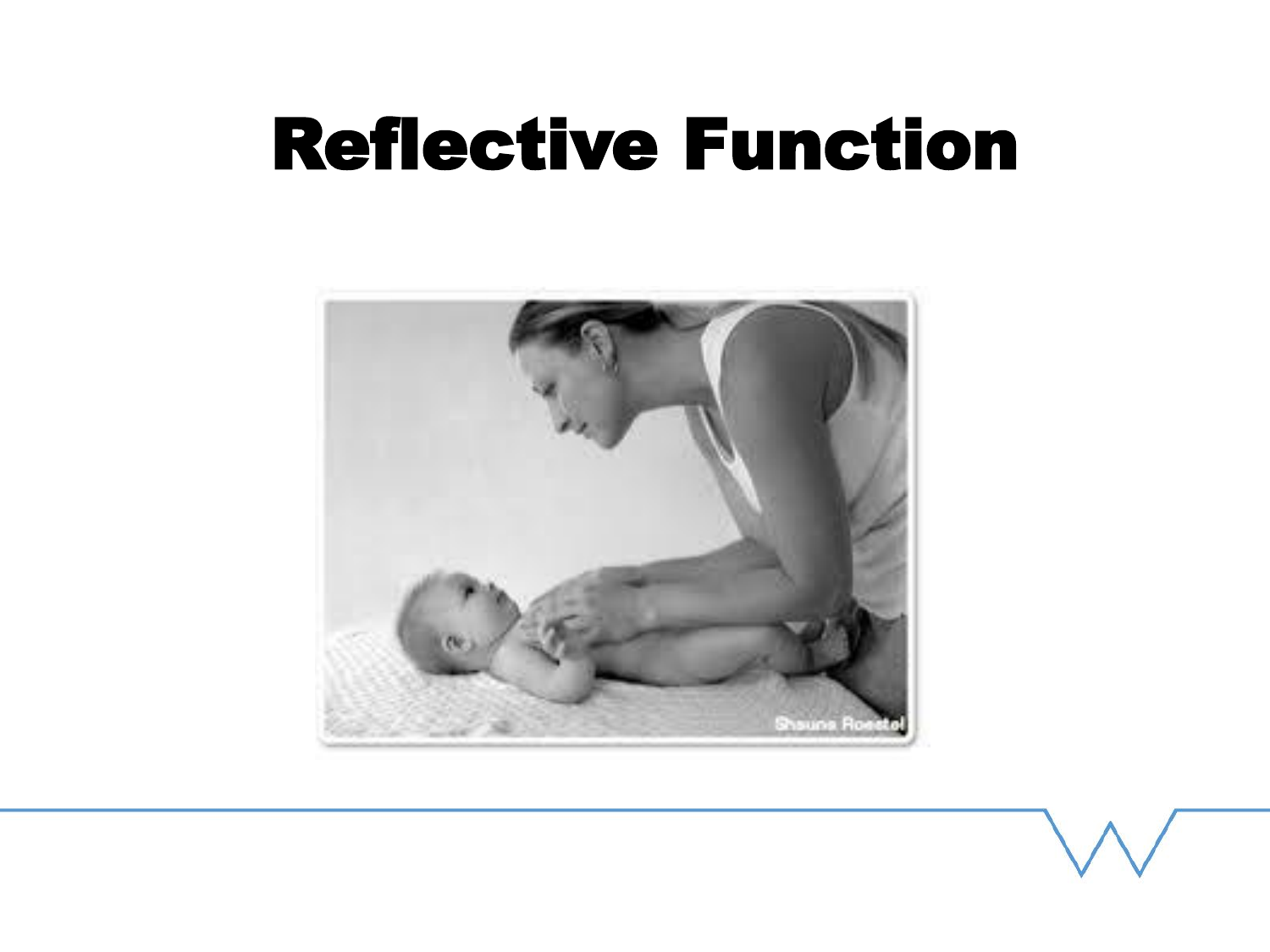### Reflective Function

- Capacity to understand the infant's behaviour in terms of internal states/feelings
- *'The capacity of the parents to experience the baby as an 'intentional' being rather than simply viewing them in terms of physical characteristics or behaviour, is what helps the child to develop an understanding of mental states in other people and to regulate their own internal experiences' (Fonagy, 2004)*
- Development of self-organization is dependent on the caregiver's ability to communicate understanding of the child's internal states via 'marked mirroring'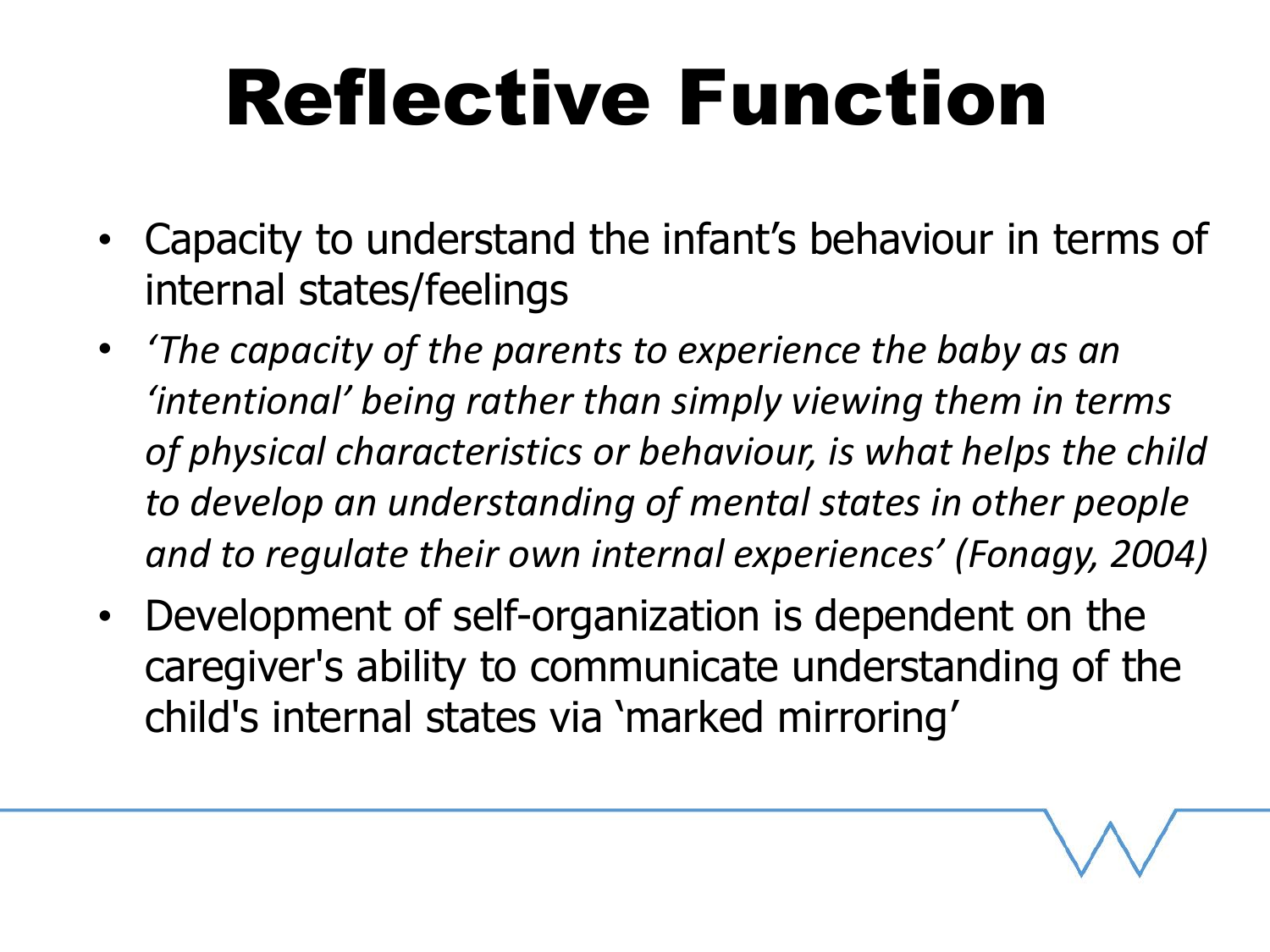## Studies of RF

- RF strongly associated with maternal parenting behaviours (e.g. flexibility and responsiveness) and use of mothers as secure base; low RF associated with emotionally unresponsive maternal behaviours (withdrawal, hositility, intrusiveness) (Slade et al 2001; Grienenberger et al 2001)
- Improvement in RF using mentalisation parenting programme - improved maternal caregiving and infant regulation 24; 36 (e.g. Suchman et al 2009; 2008)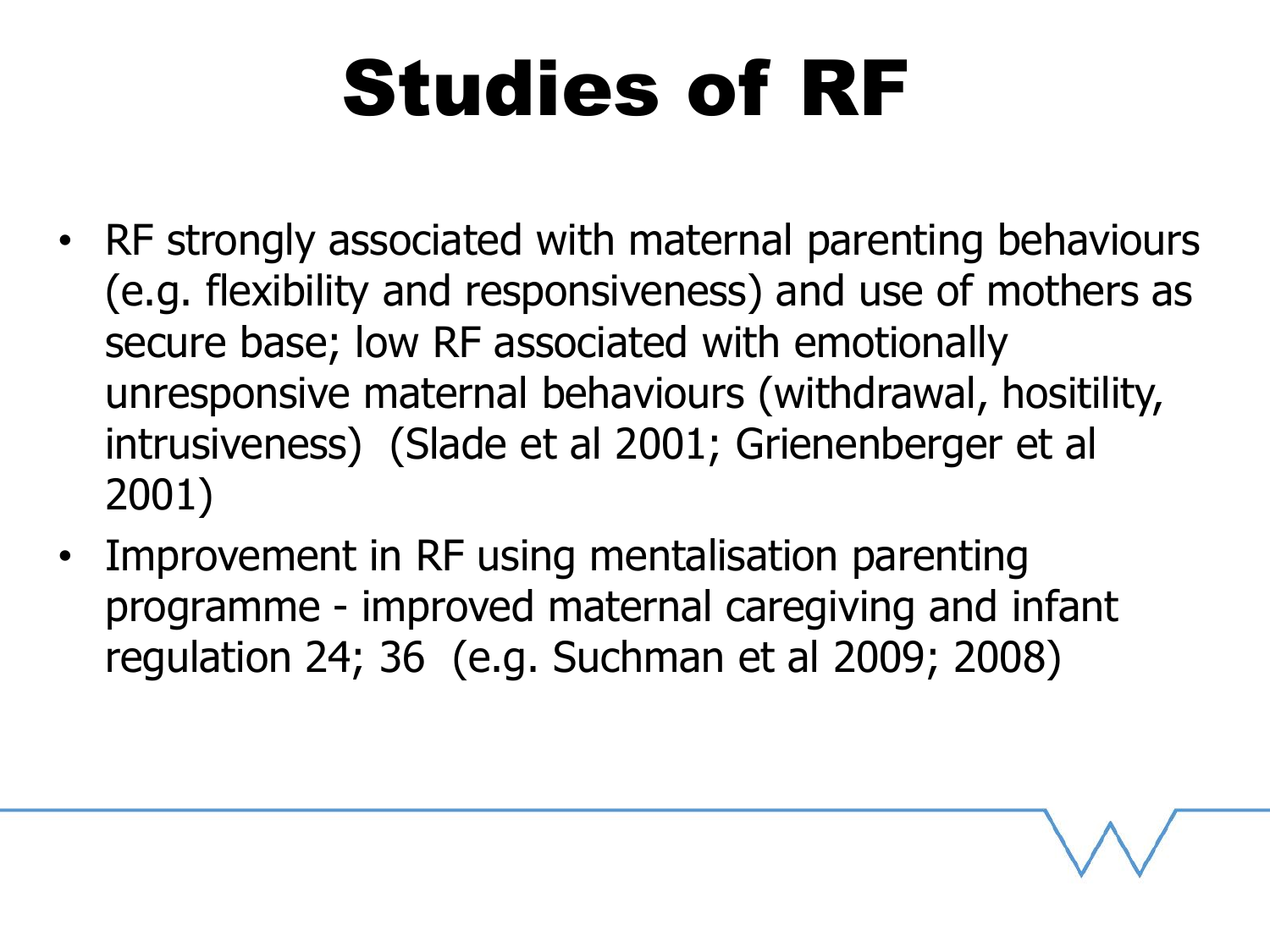## Fr- and Atypical parenting behaviours

- Fr-behaviour frightened AND frightening; hostile and helpless
- Atypical/anomalous parenting behaviours: threatening (looming); dissociative (haunted voice; deferential/timid); disrupted (failure to repair, lack of response, insensitive/communication error
- Meta-analysis of 12 studies showed strong association between atypical parenting and disorganised attachment (Madigan 2006)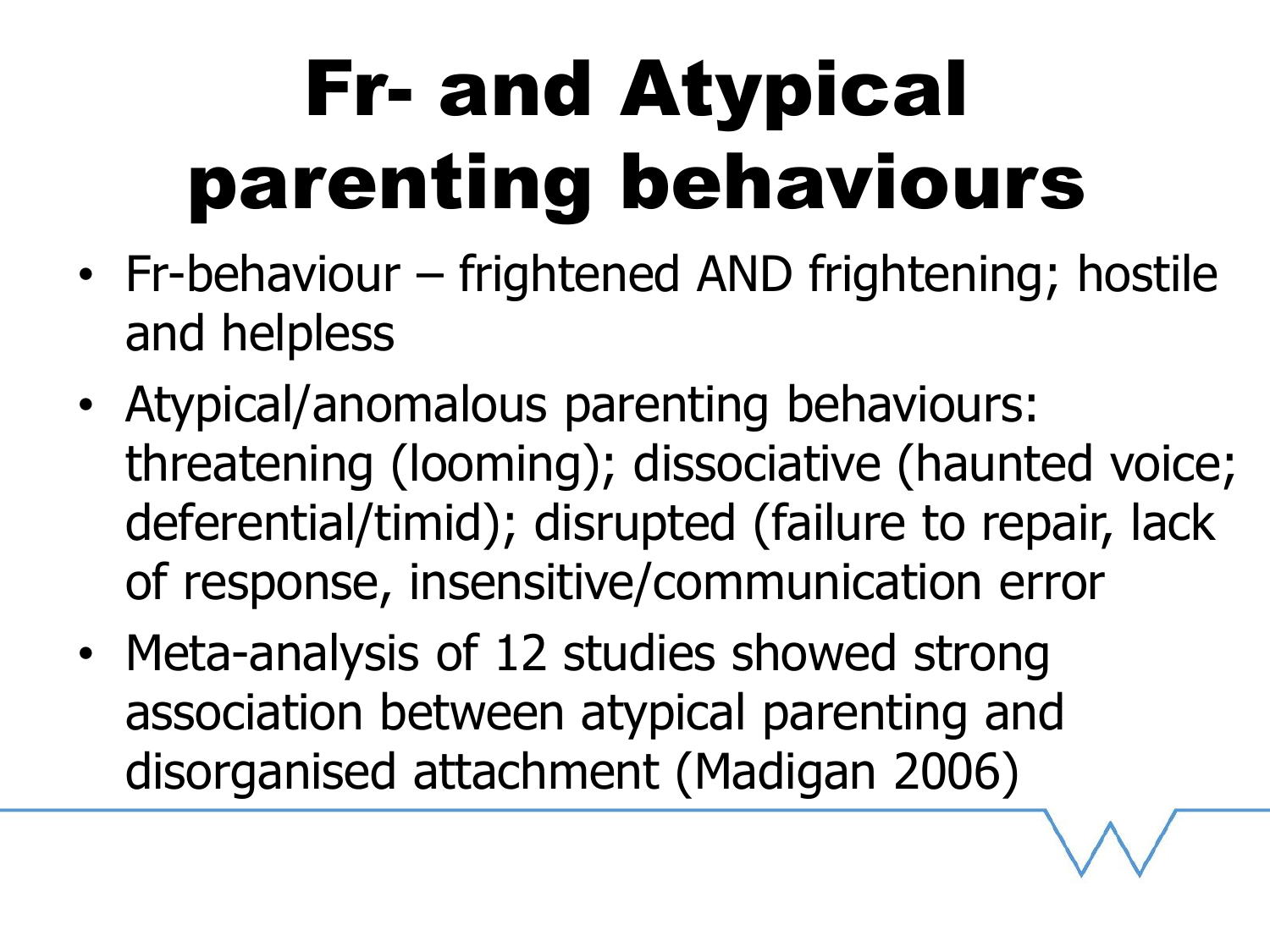### Videoclip – Severely suboptimal M-I interaction

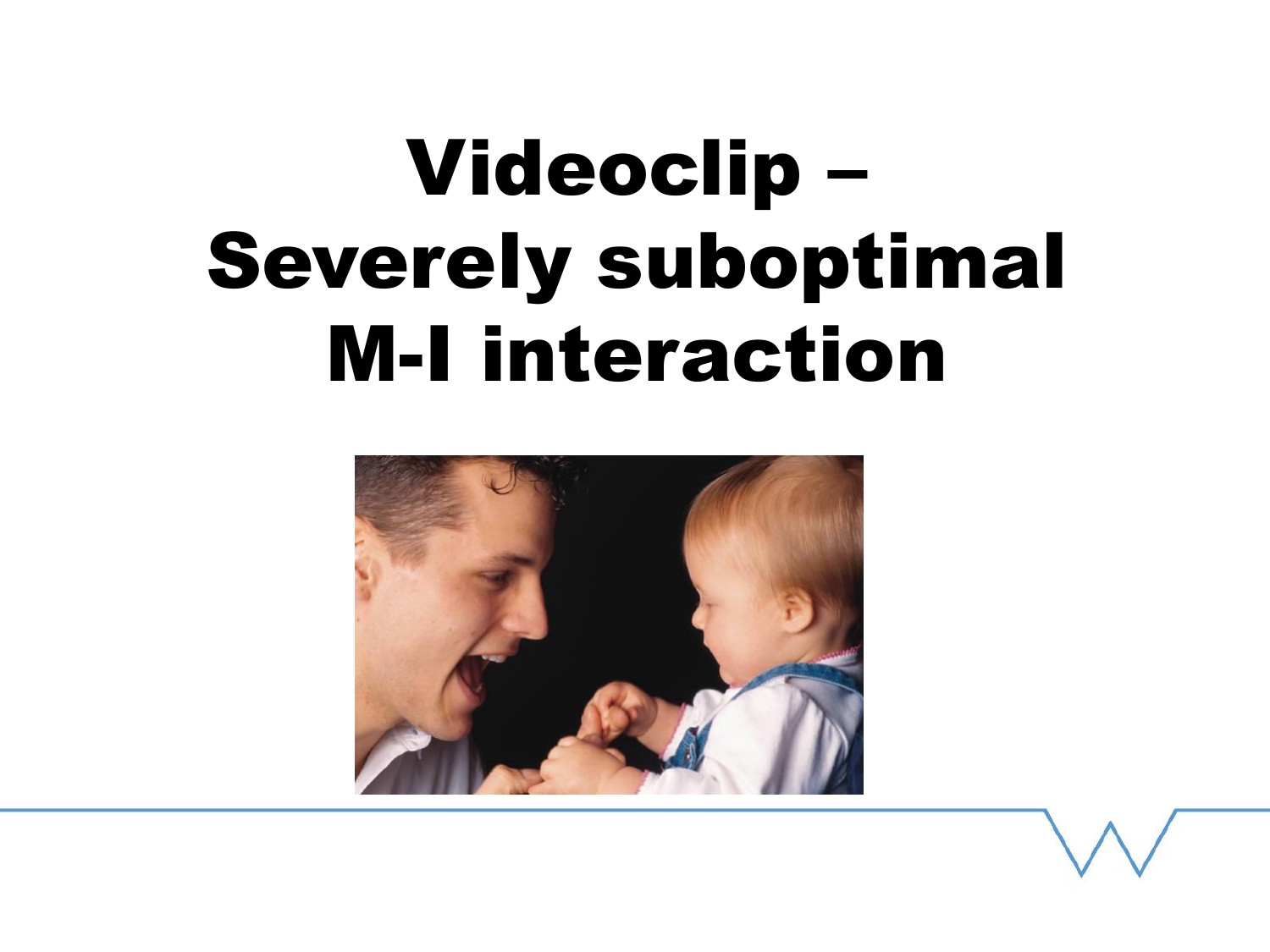

#### **Healthy Child** Programme

Pregnancy and the first five years of life

#### Healthy Child Programme: begins in pregnancy

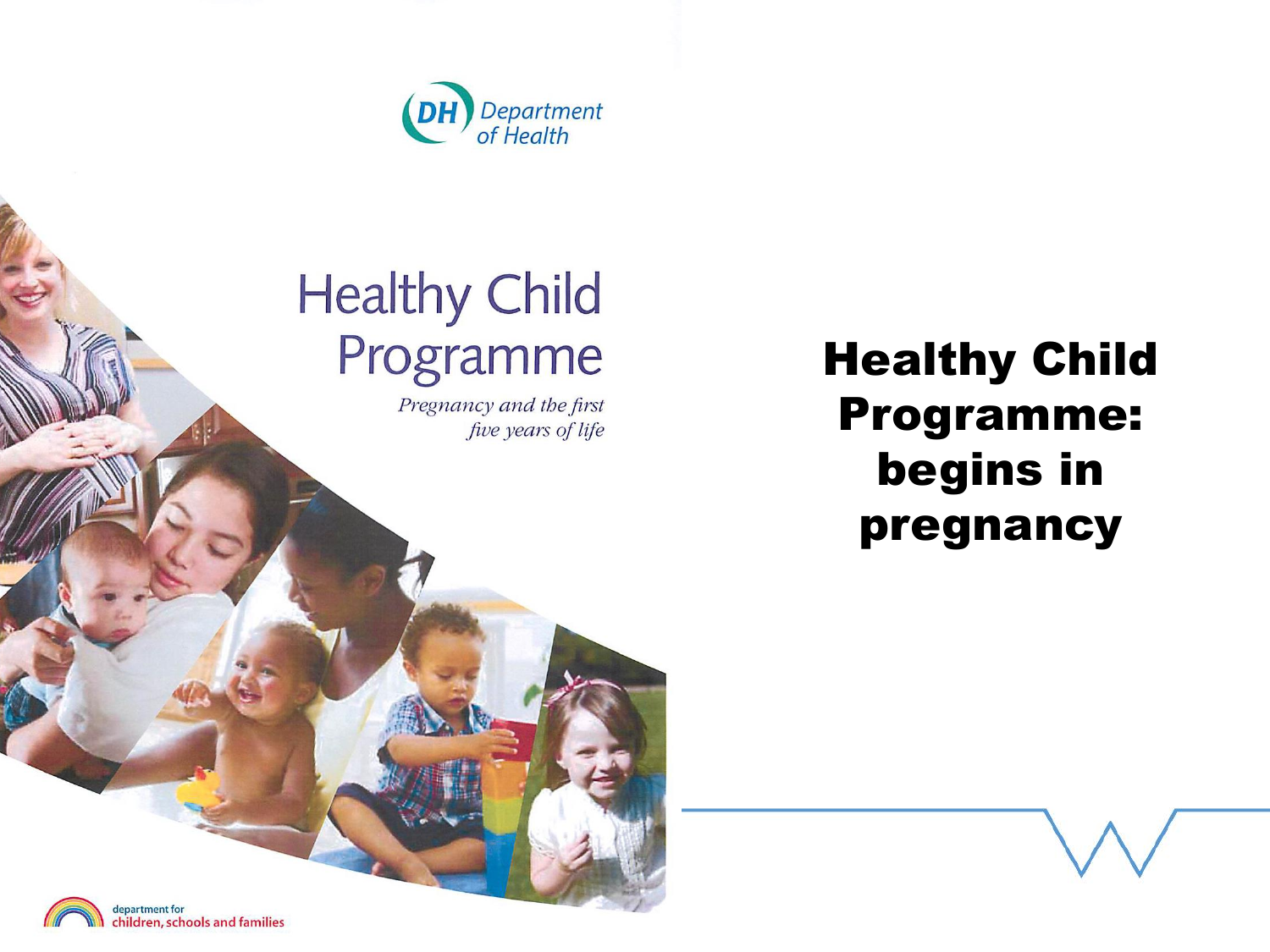## Parenting begins in pregnancy…

…with:

- Prenatal behaviours that are designed to protect and promote the wellbeing of the foetus;
- With a process of 'bonding' with the foetus that begins in the second trimester

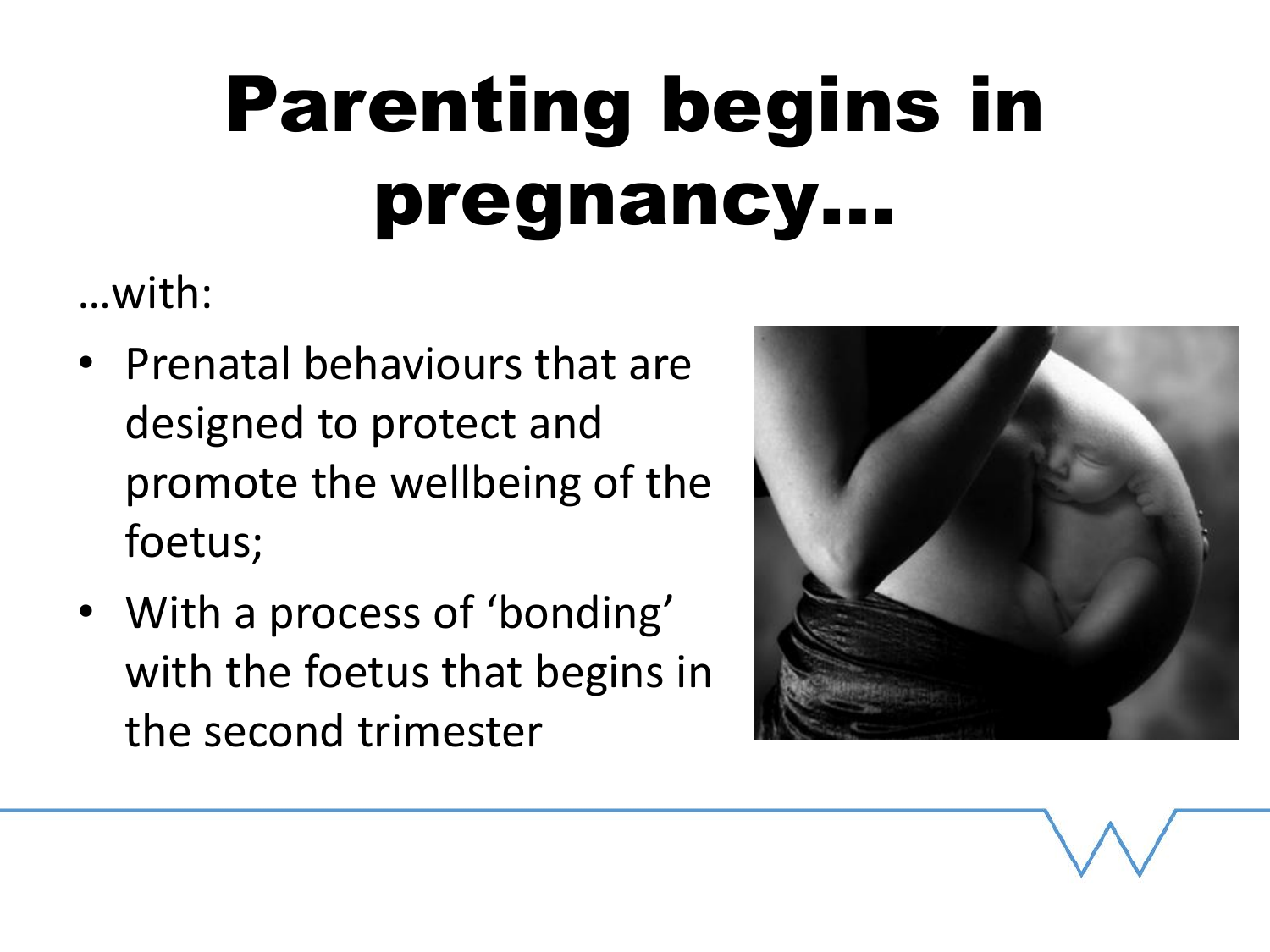

# **HCP in Pregnancy**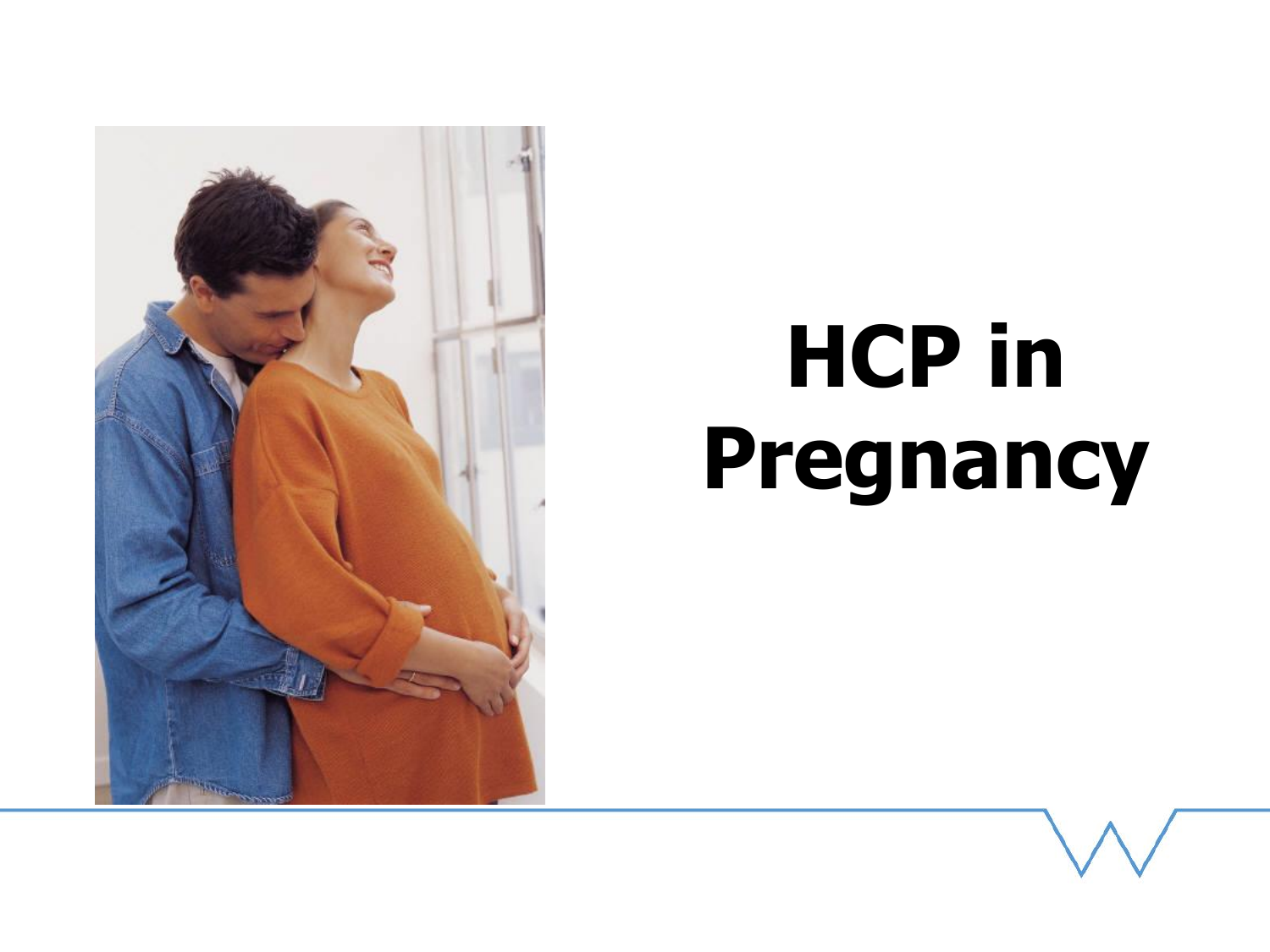## Pregnancy 1

#### **Preparation for Parenthood**

• Preparation for parenthood programmes e.g. **PRB** 

(primary/secondary)

#### **Promoting wellbeing and identifying problems**

• Promotional Interviews – pre and postnatal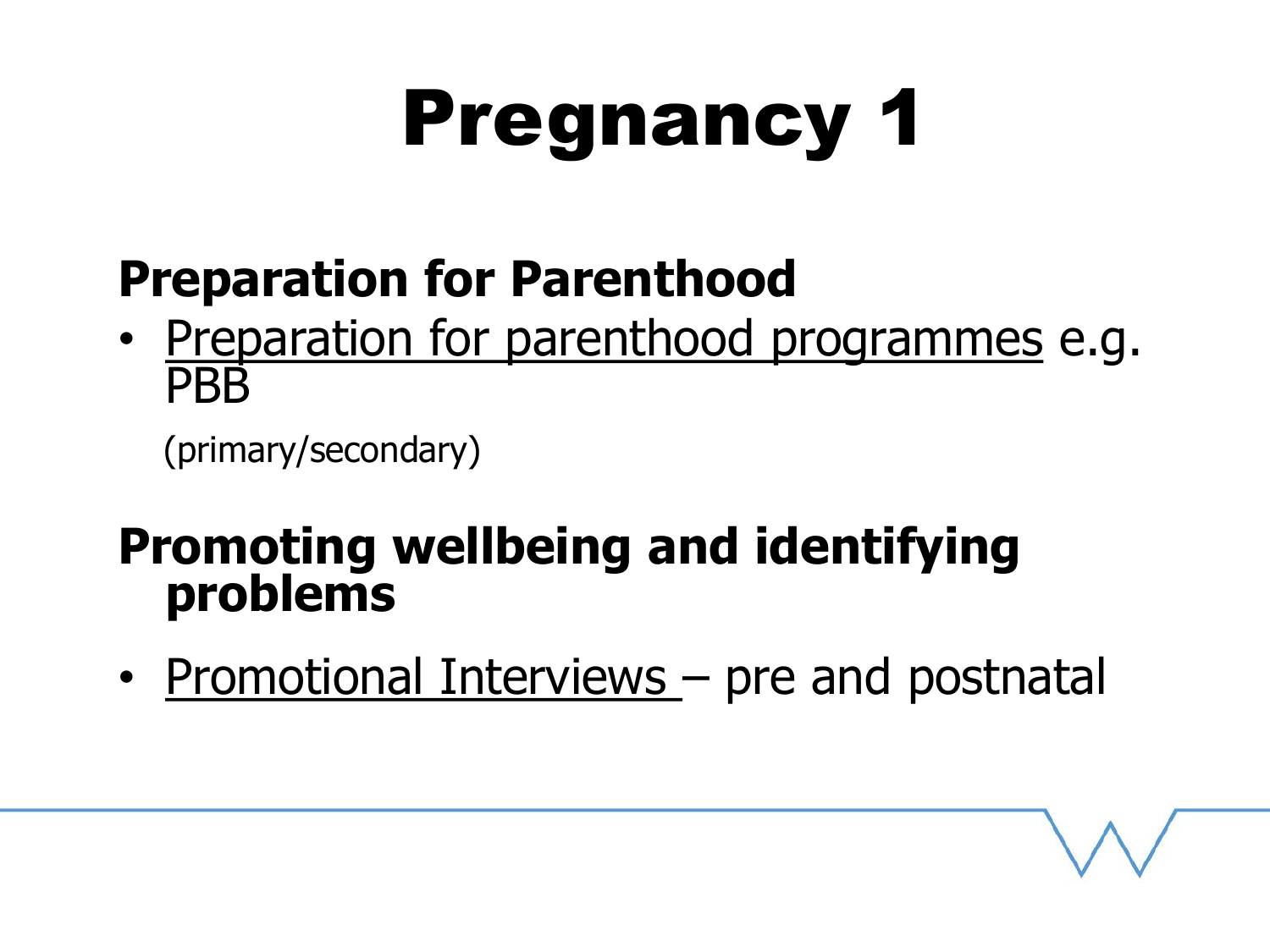## Preparation for Parenthood Programmes

- Universal
	- Nurturing Parents (PEEP)
	- Solihull Antenatal Programme
	- Bumps to Babies
- Targeted
	- Baby Steps: NSPCC
	- Mellow Parenting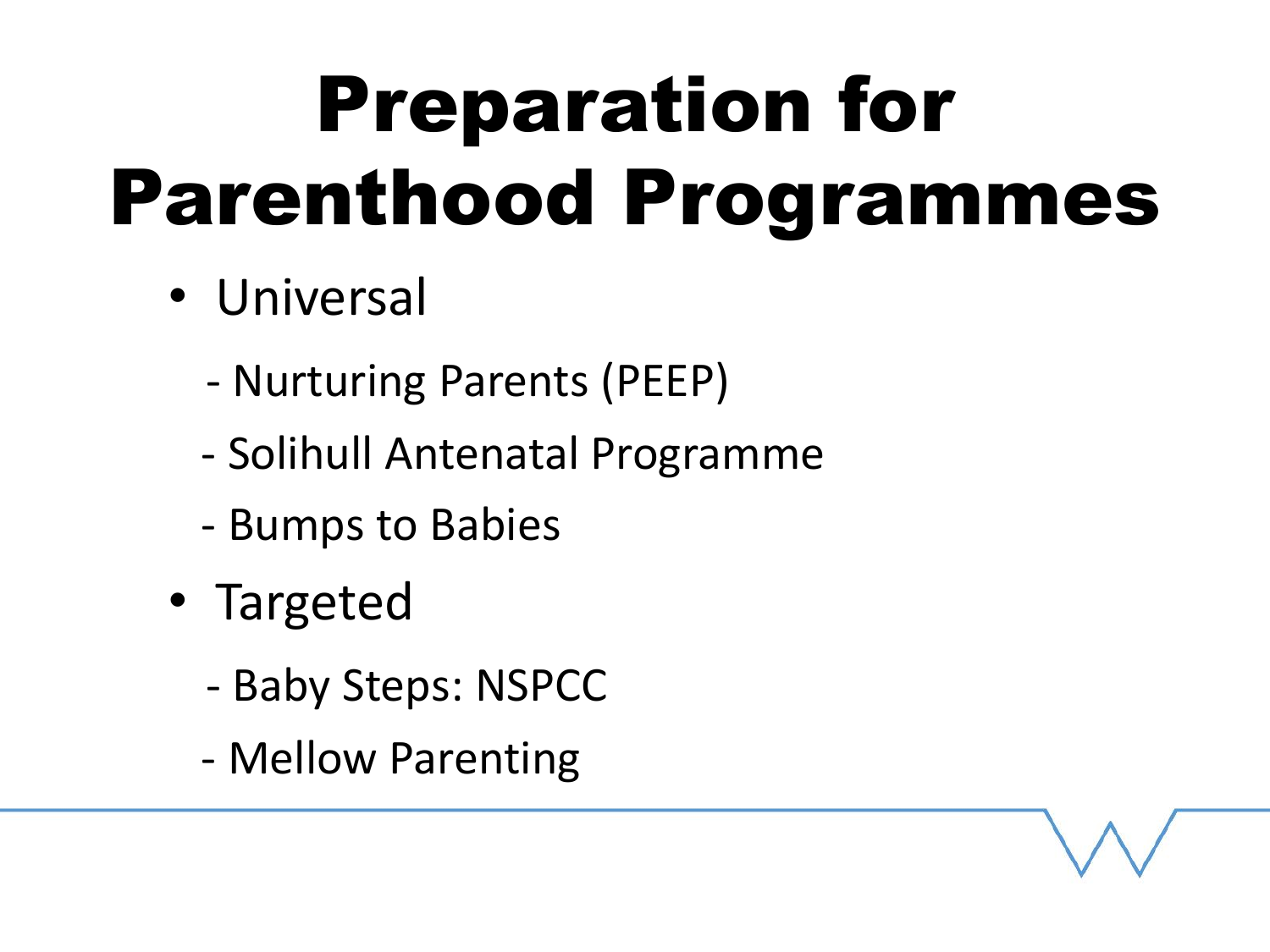## Promotional Interviews

#### **Universal component**

- 2 Promotional visits to ALL pregnant couples to promote well-being and relationship with infant
- Screening to identify families in need of

#### **Progressive component**

- Moderate Need The health visitor/community nurse provides  $6 - 8$  visits to support parents and/or parenting
- High need referral on via care pathways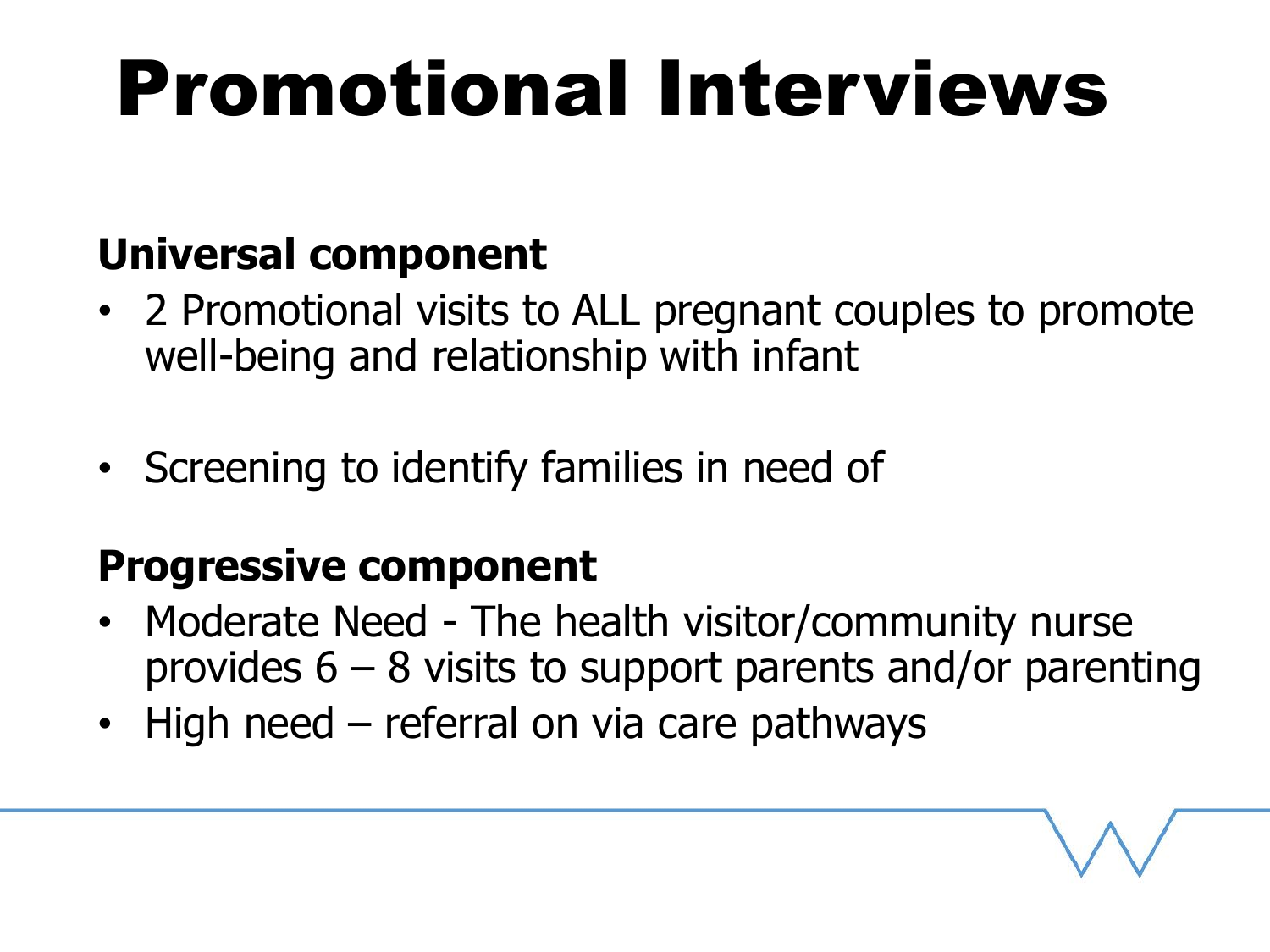# Prenatal Interview

- Pre-natal interview takes place as part of a home visit **during pregnancy** and focuses on:
	- Feelings about pregnancy and emotional preparation for birth
	- Parents' perceptions of their unborn child
	- Parent-infant relationship
	- New roles
	- Promote bonding with the unborn baby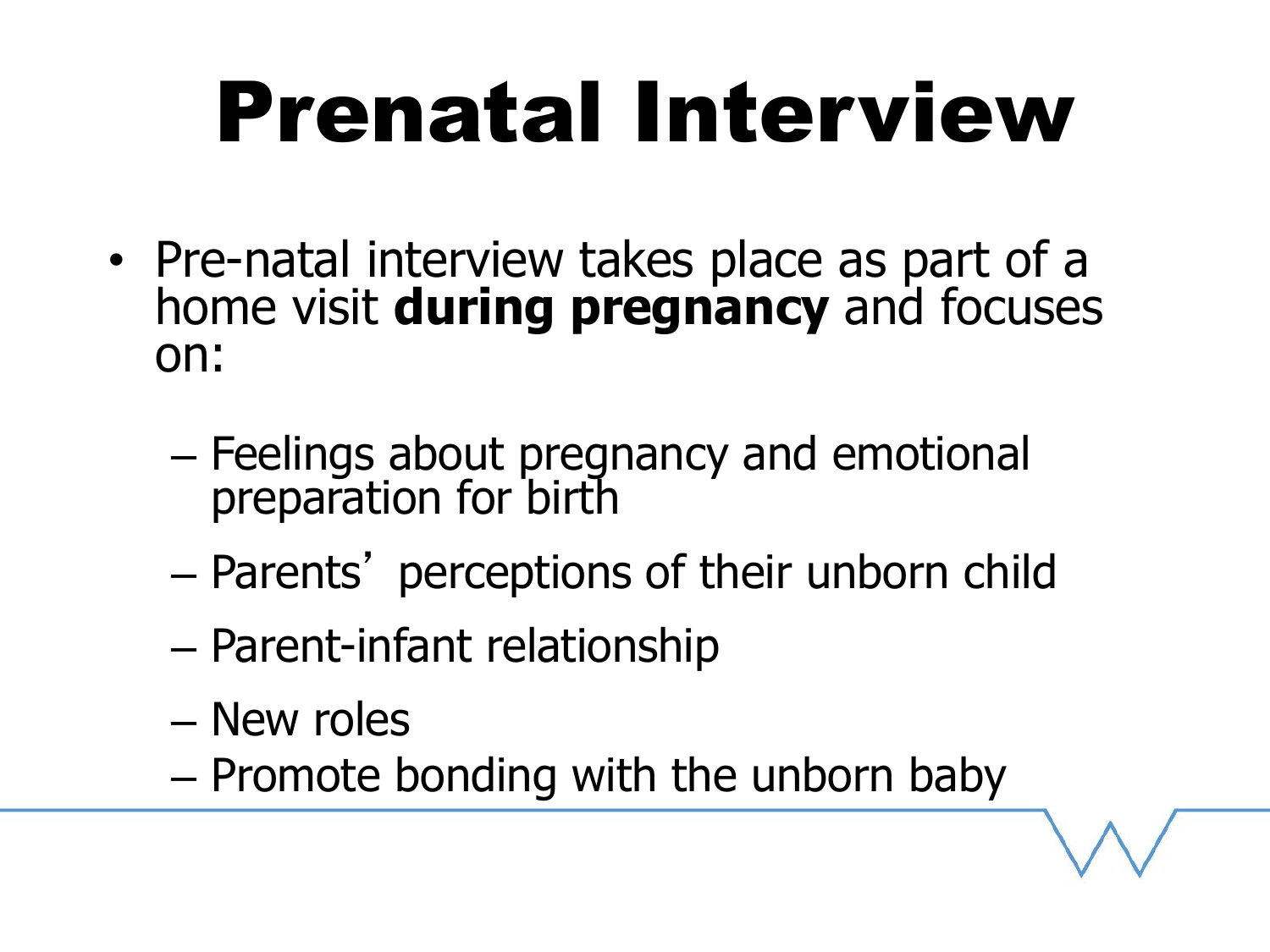# Postnatal Interview

- Conducted at home **6-8 weeks** after the birth
- **Infant should be present** so that interaction can be observed
- Post-natal interview focuses on:
	- Birth Experience
	- Perception of the baby
	- Parents emotional resources for the baby
	- Parent-Infant Interaction
	- Development of new roles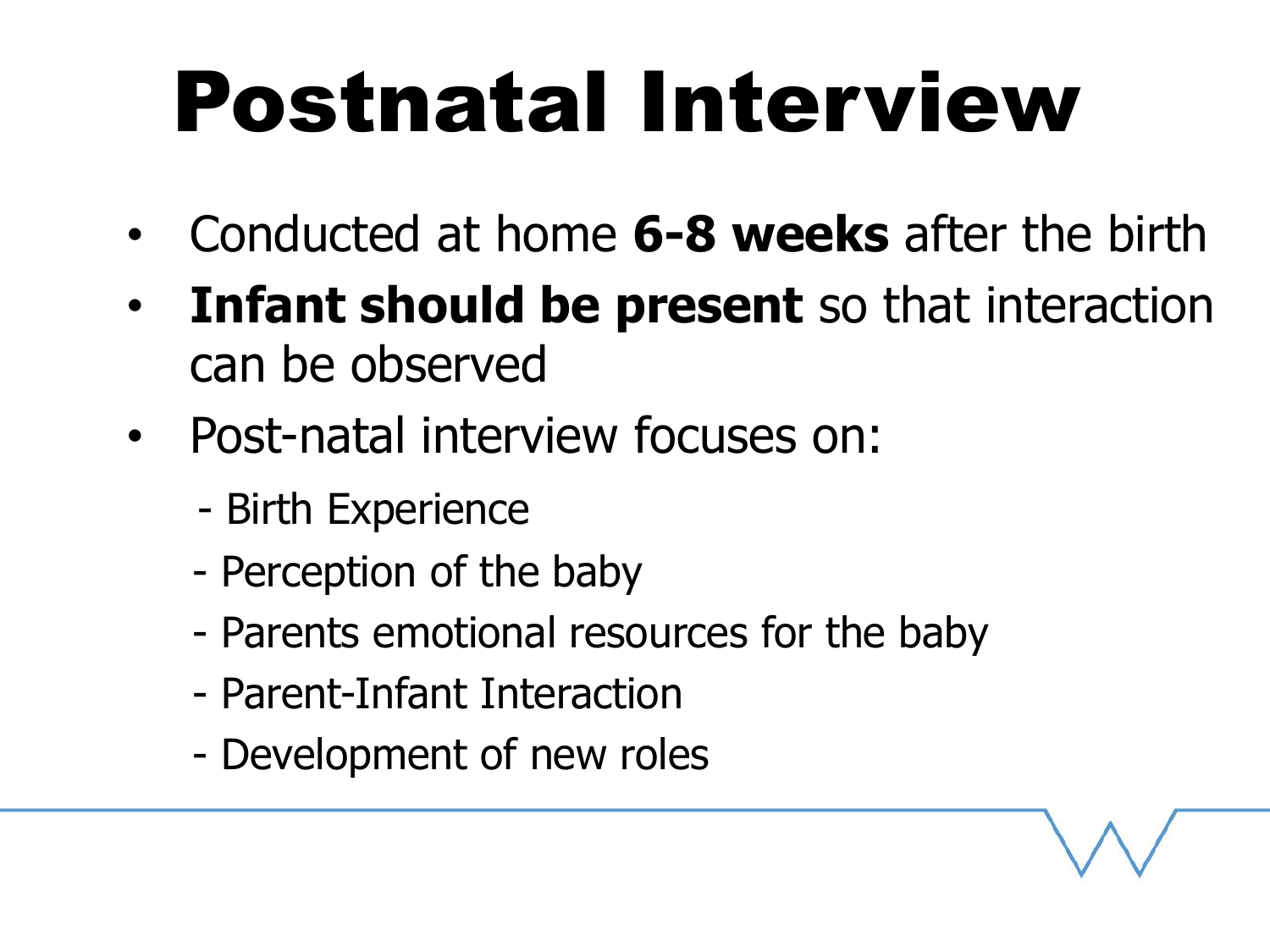## **HCP** Universal

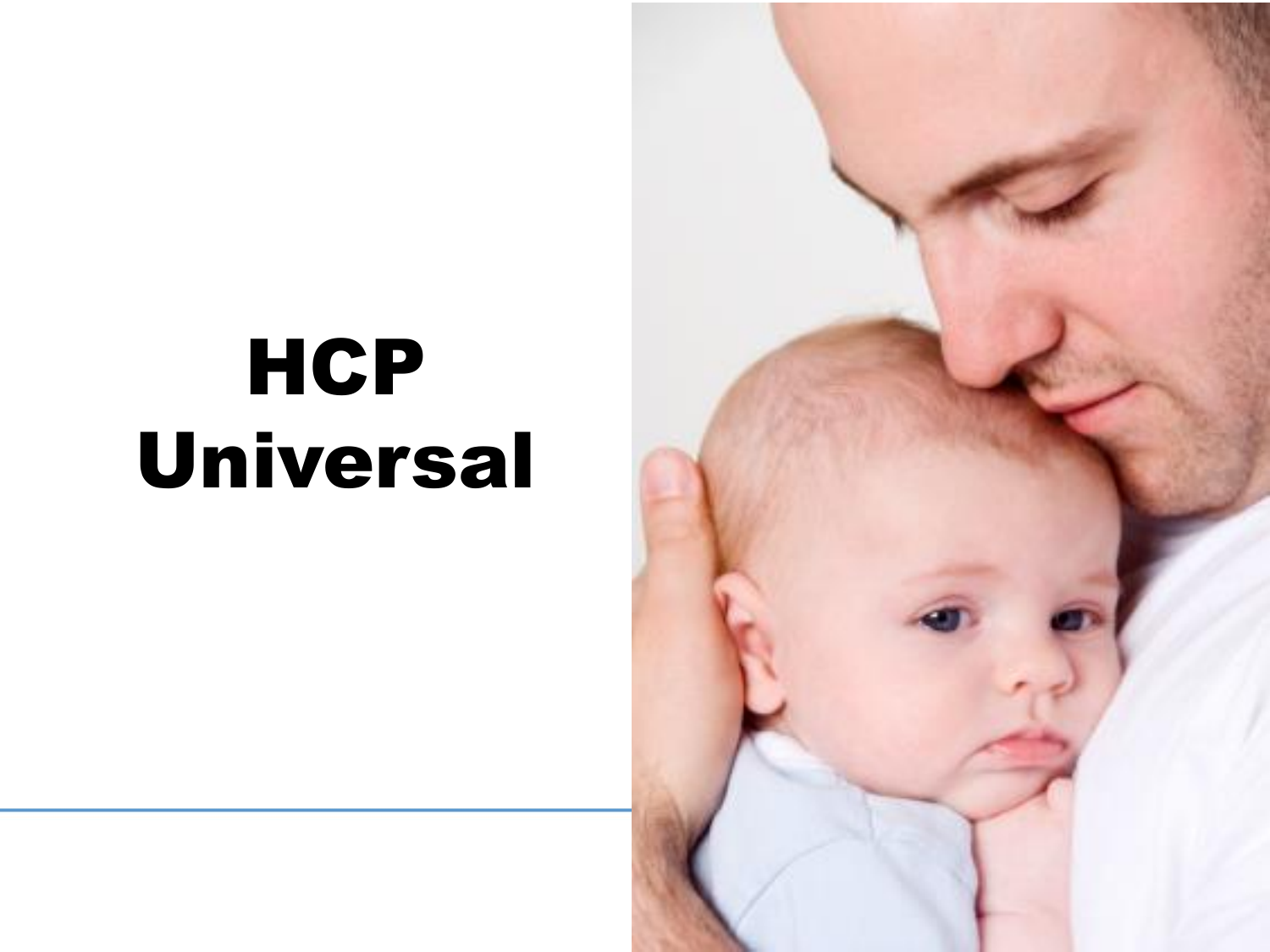## Birth and Early Infancy

#### **Promoting bonding and empathic caregiving**

- Infant carriers **(primary)**
- Skin to skin care (primary)
- Brazelton NBAS **(primary)**
- Infant massage/Baby dance **(primary)**
- Parenting programmes **(primary; secondary; tertiary)**
- Intensive home visiting (**secondary/tertiary)**

**Identification of problems (PND; intrusive parenting etc)**

- Promotional interviewing **(primary/secondary)**
- Listening visits **(secondary/tertiary)**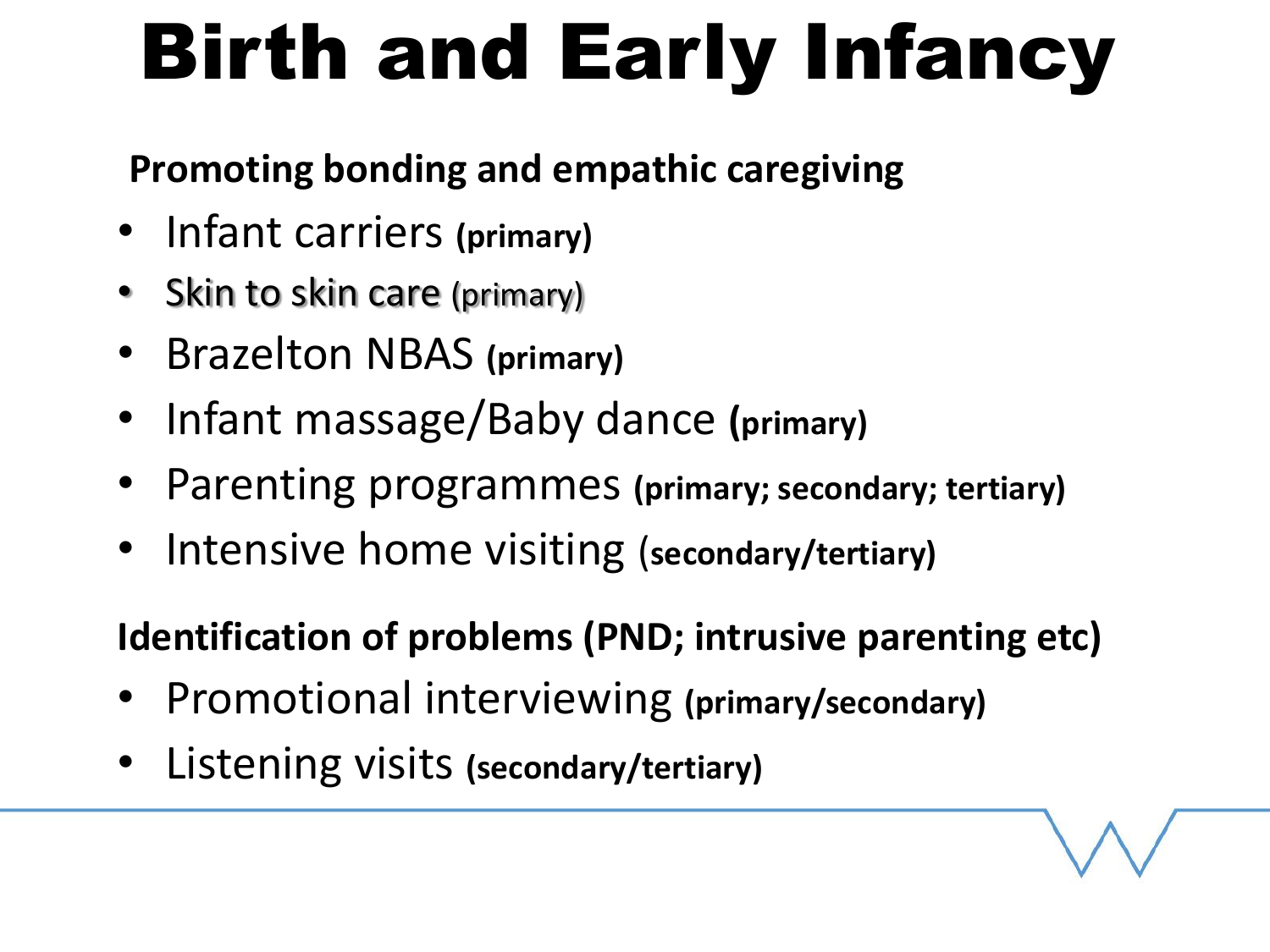## Introducing parents to their 'Social Baby'

- Promote closeness and sensitive, attuned parenting (e.g. Skin-to-skin care and the use of soft baby carriers etc)
- Provide parents with information about the sensory and perceptual capabilities of their baby (e.g. *The Social Baby*  book/video or *Baby Express* newsletters) or validated tools (e.g. Brazelton or NCAST)
- Deliver 'cues based' infant massage to disadvantaged couples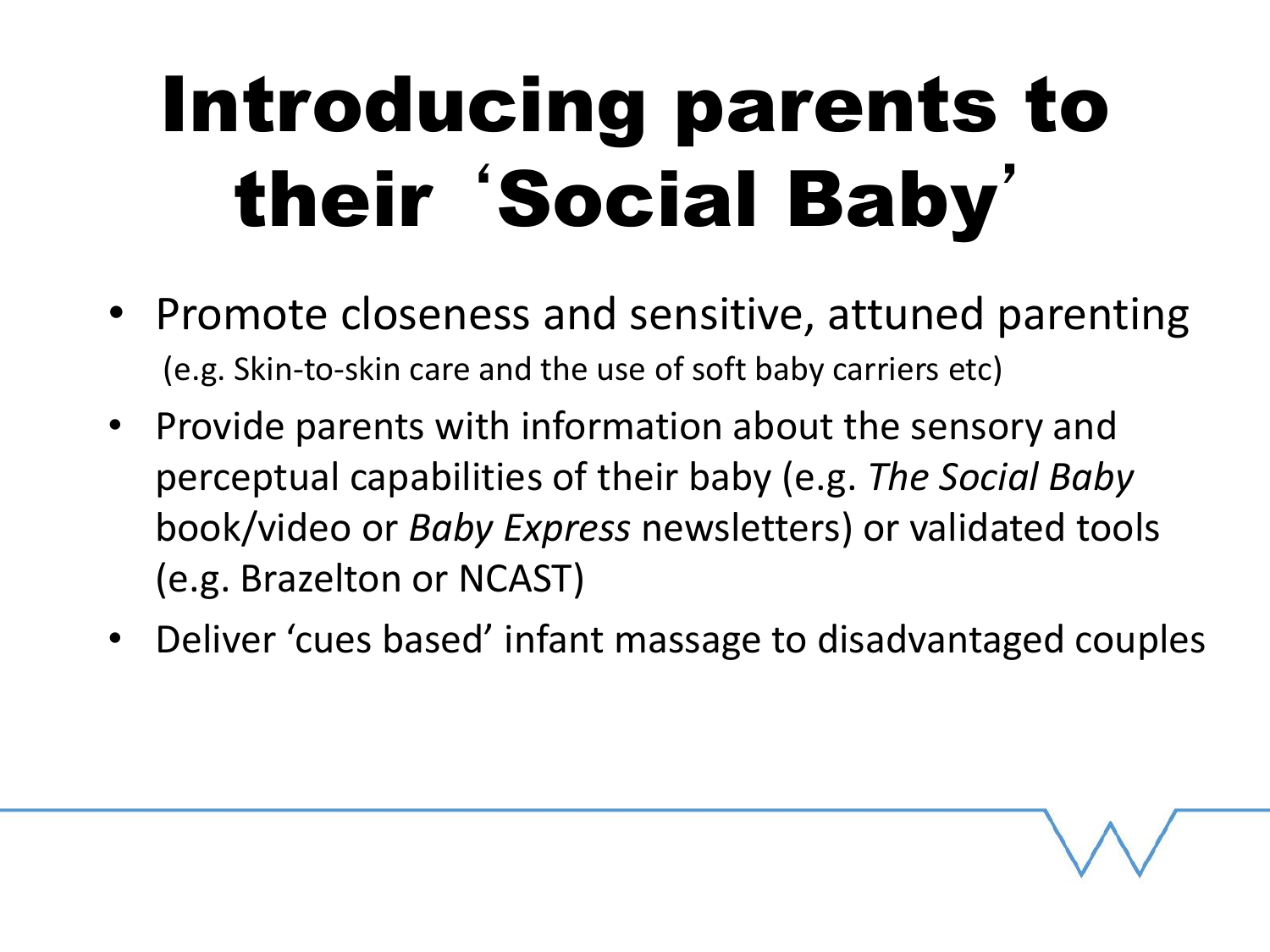## Providing Guidance

- Anticipatory quidance:
	- practical guidance on managing crying and healthy sleep practices e.g. bath, book, bed routines, and activities
	- encouragement of parent–infant interaction using a range of media-based interventions
- Can lead to significant improvements in parents' routines with children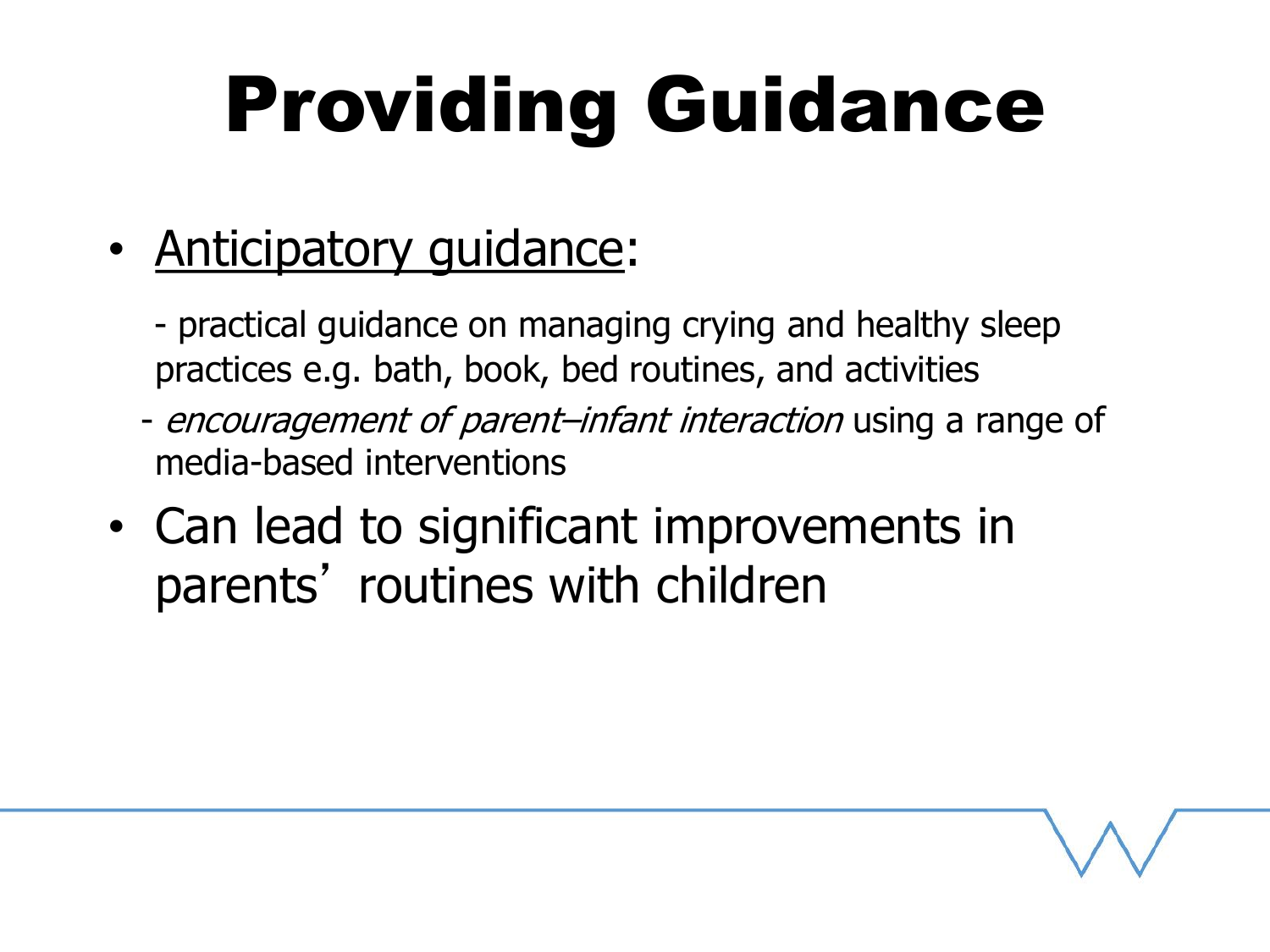# Supporting Fathers

- Need to work with both parents from pregnancy onwards
- Methods of supporting mothers also work with fathers!! (e.g. infant massage; NBAS)
- Most effective methods of support involve:
	- Active participation with, or observation of, their baby
	- Repeated opportunities for practice of new skills
	- Responsive to individual concerns
- Important to address parental conflict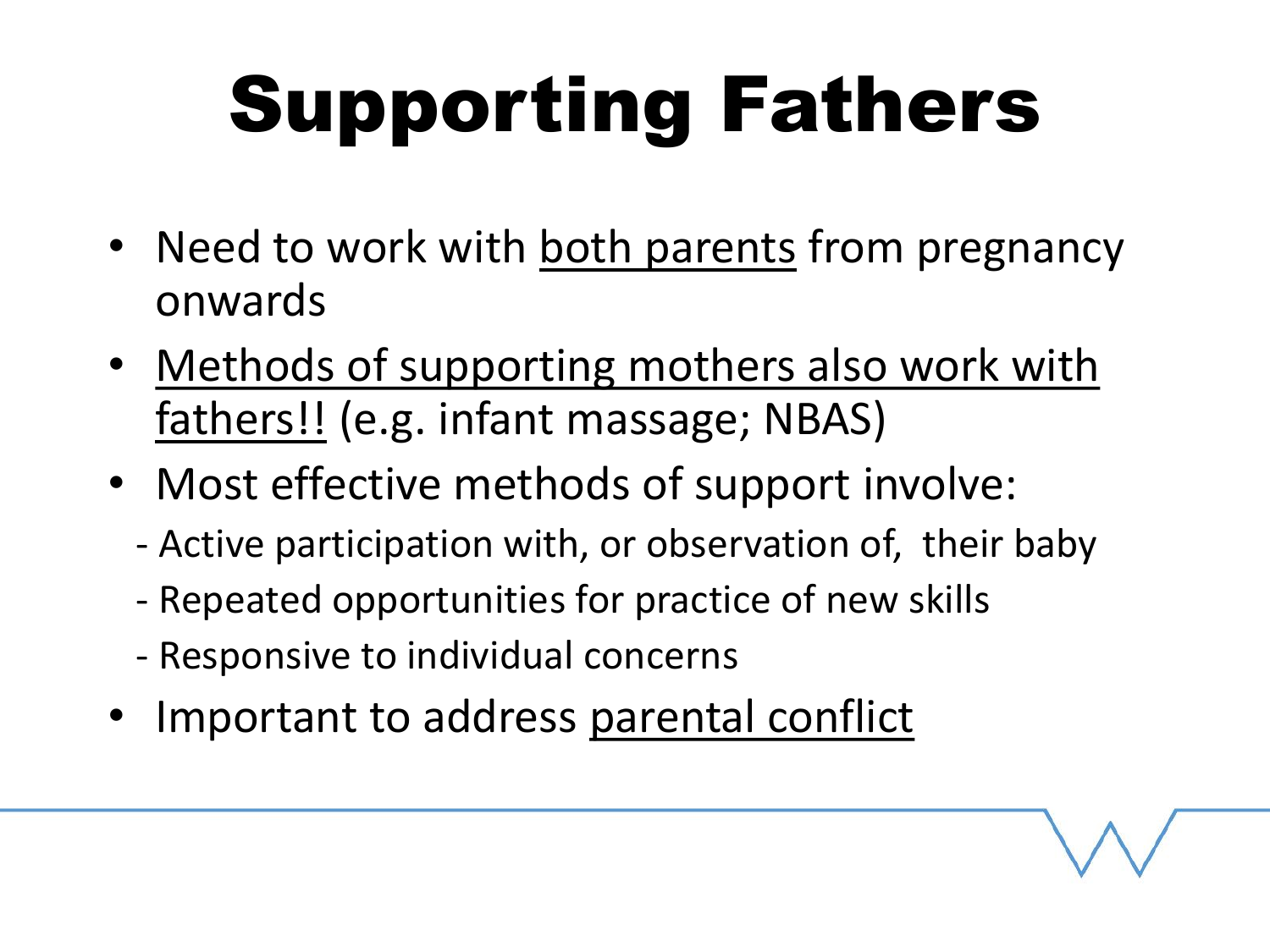## Promoting Early Development

- Should start from the first weeks and months
- Encouragement to use books, music and interactive activities to promote parent–baby relationship and thereby development

Disadvantaged families:

- Group-based interactive support (e.g. PEEP)
- Encouragement to use good quality early intervention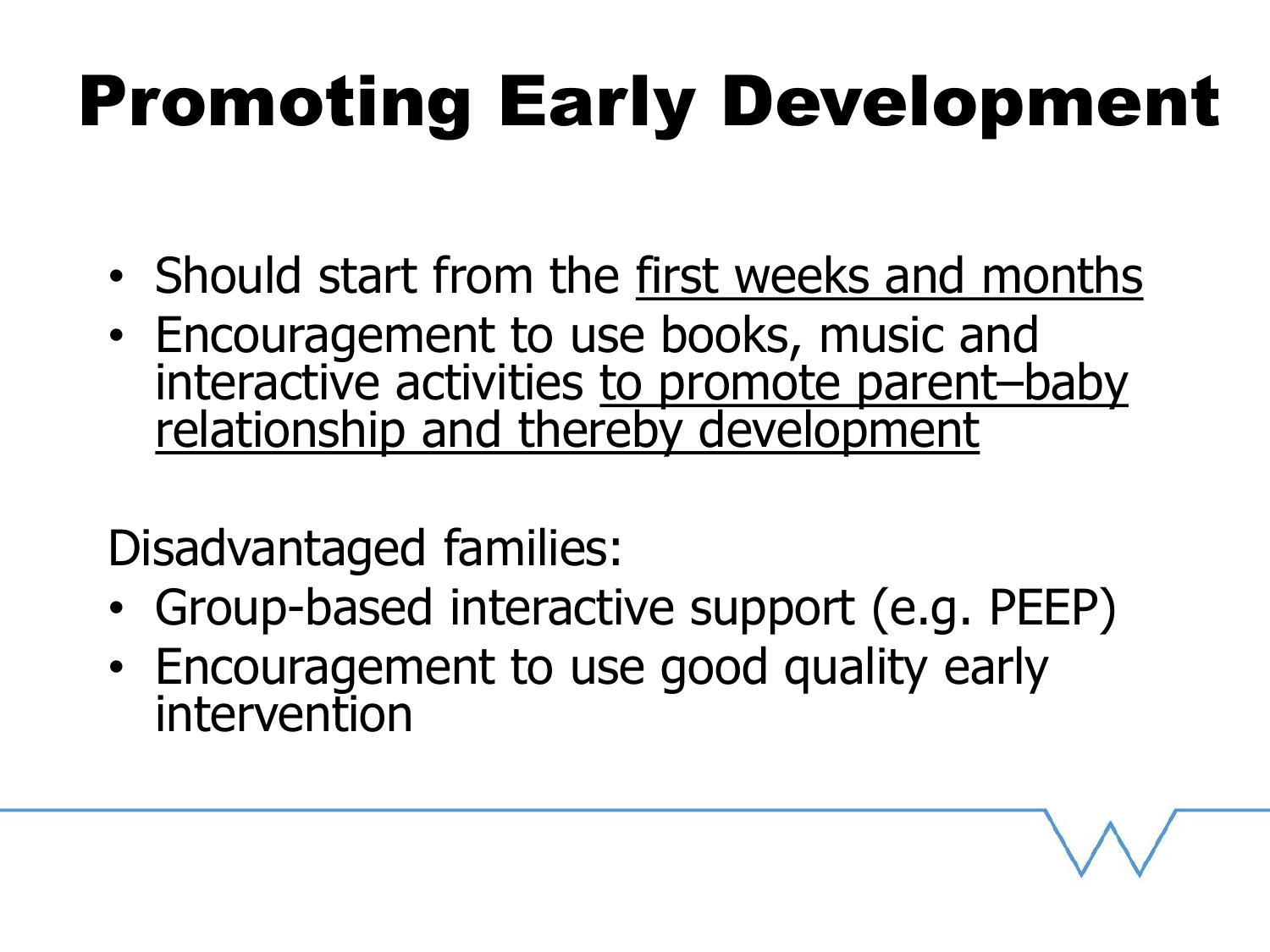## Reviewing Developments

- We know more about how to intervene effectively when children are toddlers than when they are adolescents;
- Many later problems emerge during the early years
- Regular early reviews of development are a key part of progressive universalism:
	- New baby review;
	- Health review at 6-8 weeks and 1 year;
	- Two year review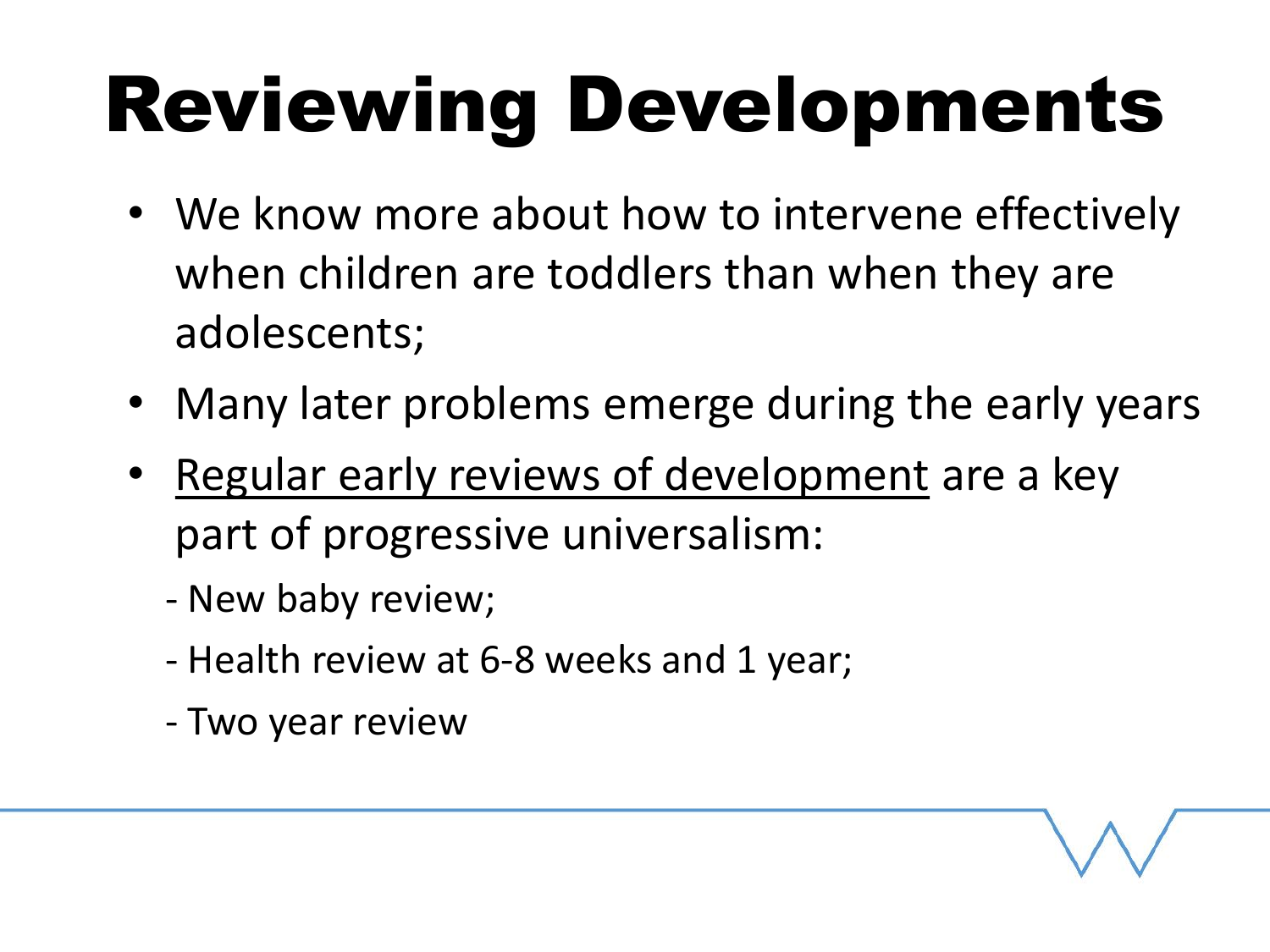#### **HCP** Universal Partnership and Partnership Plus

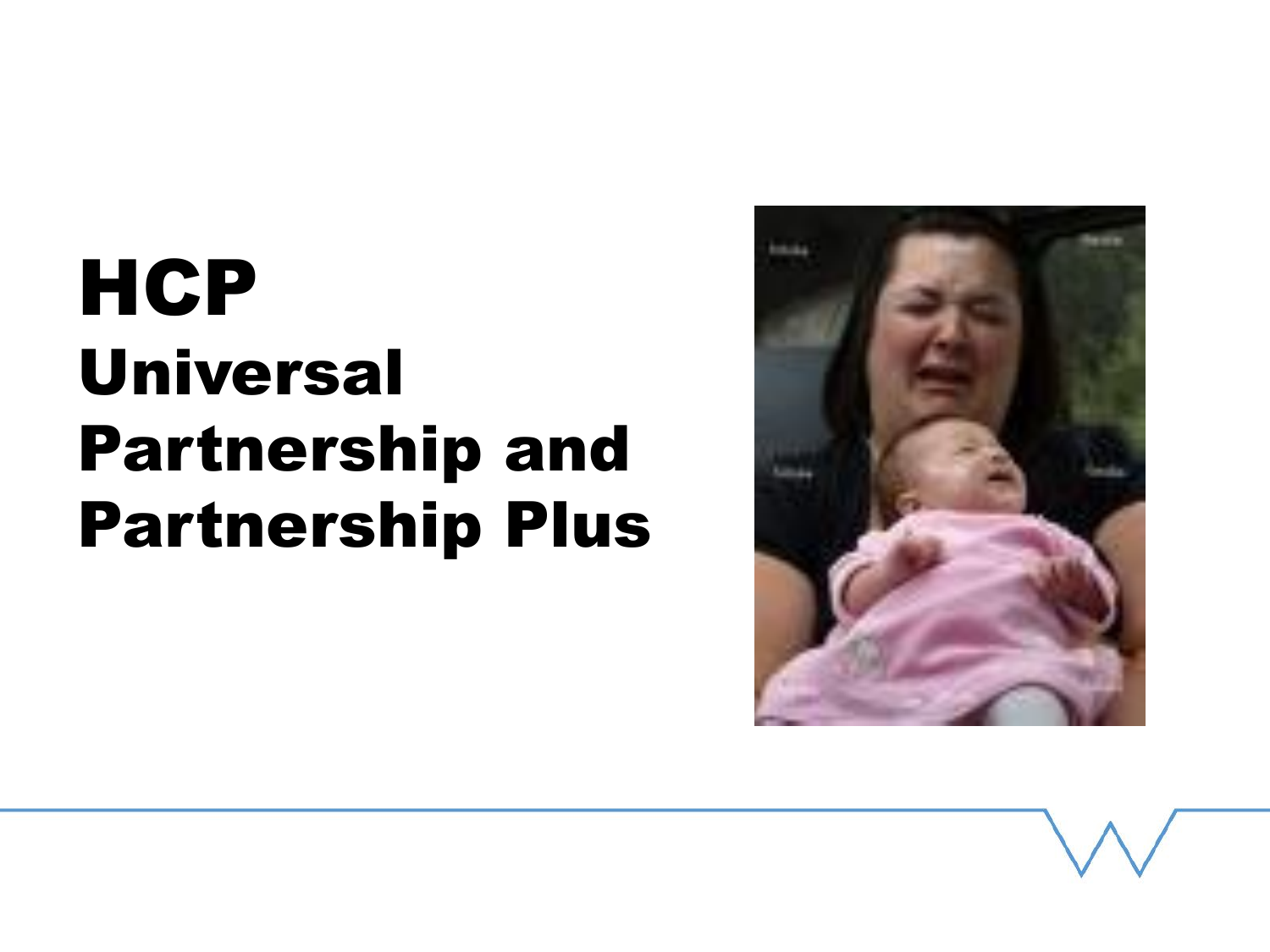## Key Intervention Approaches

- Sensitivity/attachment-based: Video-Interaction Guidance; Circle of Security
- Psychotherapeutic: Parent-infant psychotherapy e.g. Watch, Wait and Wonder
- Mentalisation: *Minding the Baby* Programme
- Parenting programmes Parents under Pressure